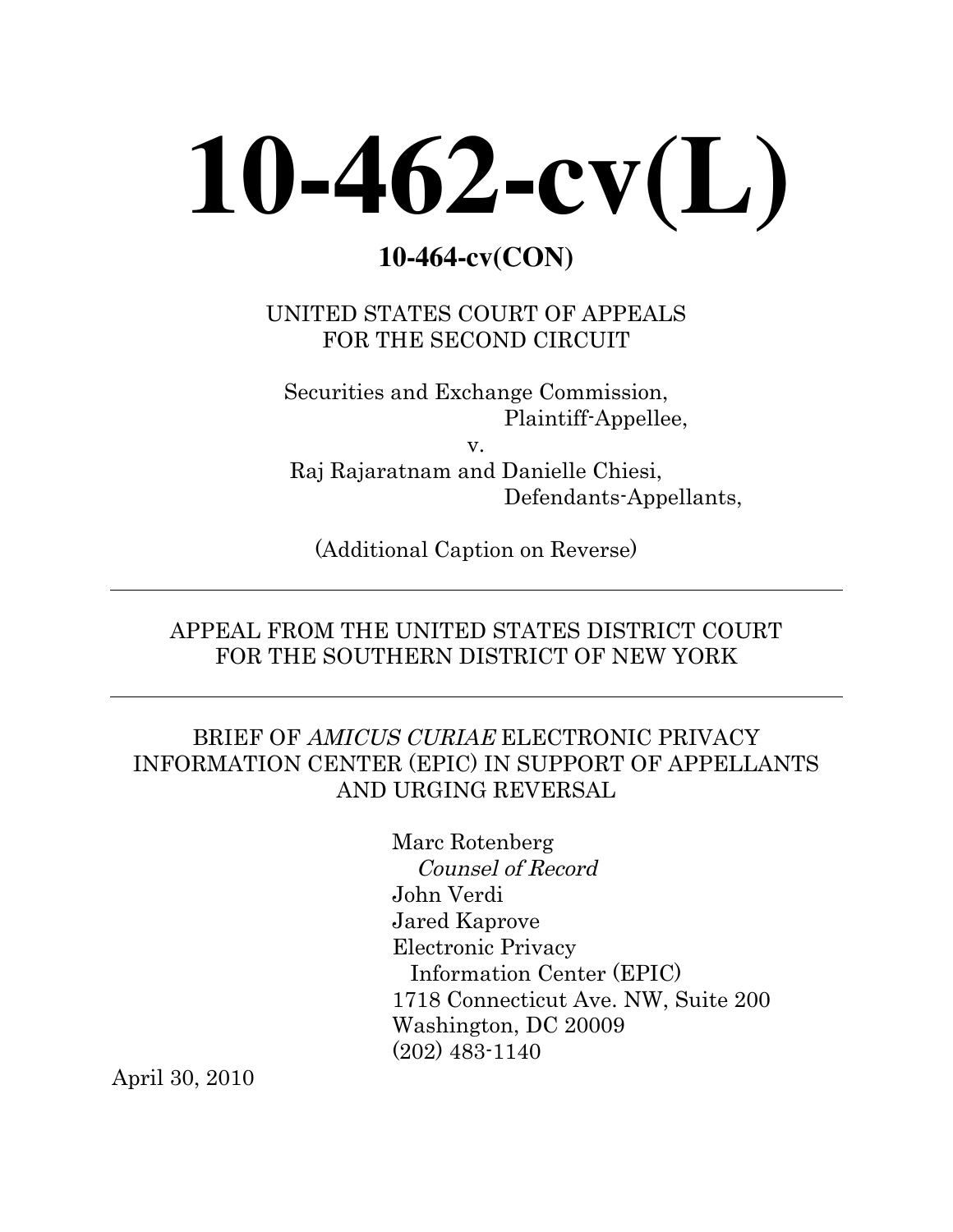#### and

Galleon Management, LP, Raiv Goel, Anil Kumar, Mark Kurland, Robert Moffat, New Castle Funds LLC, Roomy Khan, Deep Shah, Ali T. Far, Choo-Beng Lee, Far & Lee LLC, Spherix Capital LLC, Ali Hariri, Zvi Goffer, David Plate, Gautham Shankar, Schottenfeld Group LLC, Steven Fortuna, S2 Capital Management, LP,

Defendants.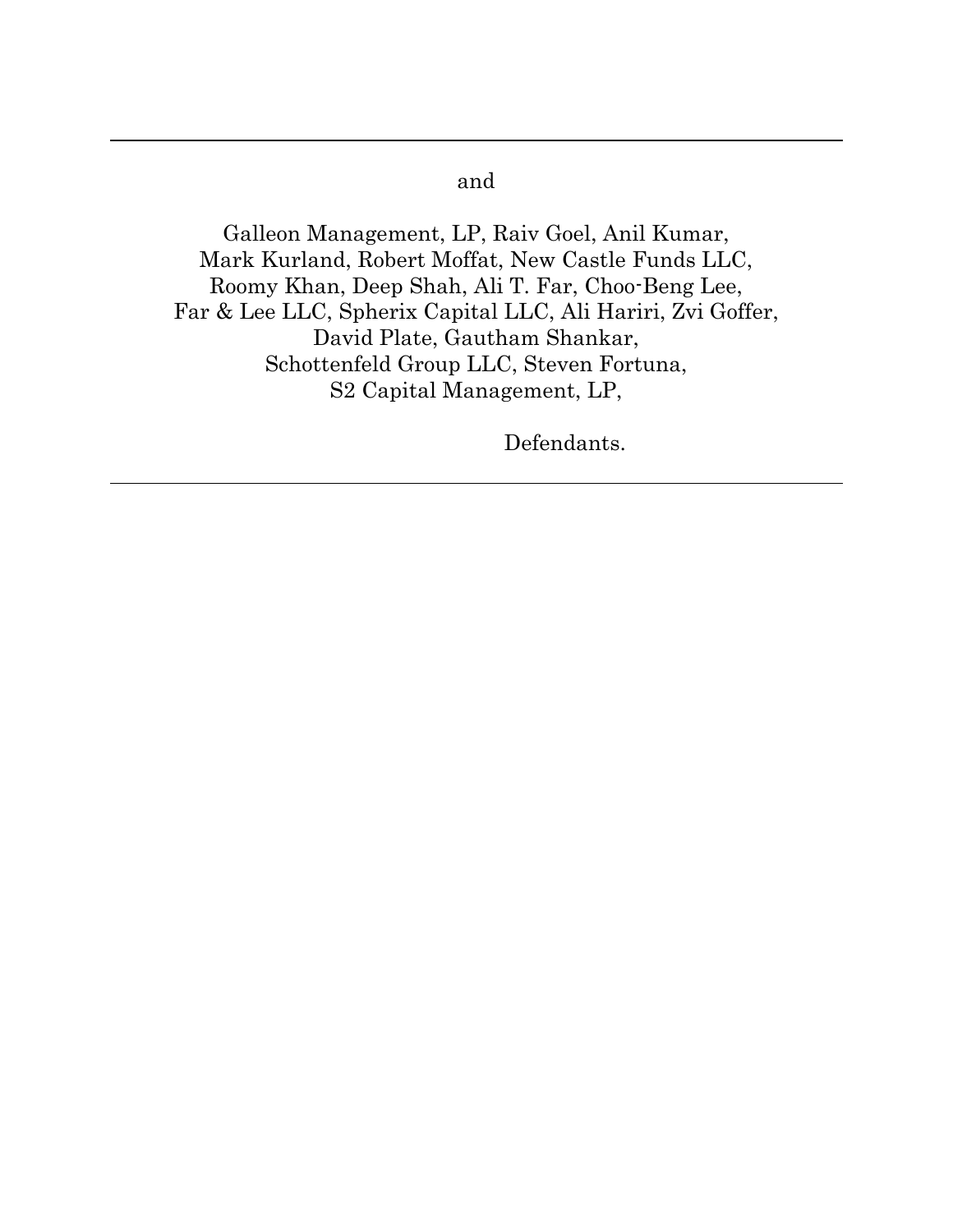#### CORPORATE DISCLOSURE STATEMENT

Pursuant to Fed. R. App. P. 26.1 and 29(c) for Case No. 10-462-cv(L)

Amicus Curiae Electronic Privacy Information Center ("EPIC") is a District of Columbia corporation with no parent corporation. No publicly held company owns 10% or more of EPIC stock.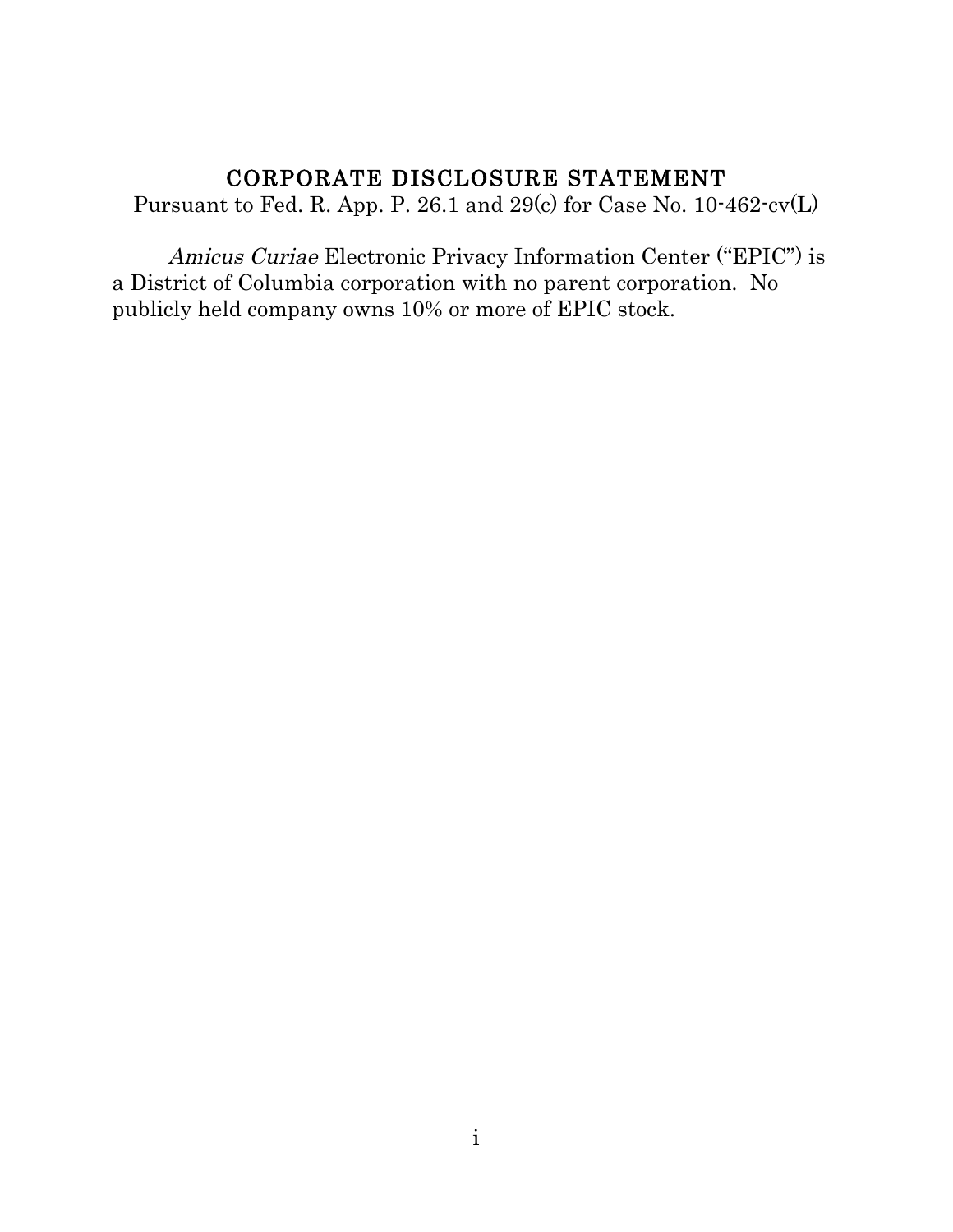# TABLE OF CONTENTS

| CORPORATE DISCLOSURE STATEMENT                                                                                                               |
|----------------------------------------------------------------------------------------------------------------------------------------------|
|                                                                                                                                              |
|                                                                                                                                              |
|                                                                                                                                              |
|                                                                                                                                              |
| I. Law Enforcement Agents Wiretap Hundreds of Thousands of                                                                                   |
| II. The Vast Majority of Information Obtained Through Law<br>Enforcement Wiretaps is Not Evidence of Criminal Wrongdoing 8                   |
| A. Law Enforcement Wiretaps are Subject to Standard                                                                                          |
| B. Law Enforcement Wiretaps are Subject to Exclusion if They                                                                                 |
| C. Law Enforcement Wiretaps are Subject to Exclusion for                                                                                     |
| III. The District Court's Decision is Contrary to Law and Violates the<br>Privacy Interests of Individuals Whose Personal Communications are |
|                                                                                                                                              |
|                                                                                                                                              |
|                                                                                                                                              |
|                                                                                                                                              |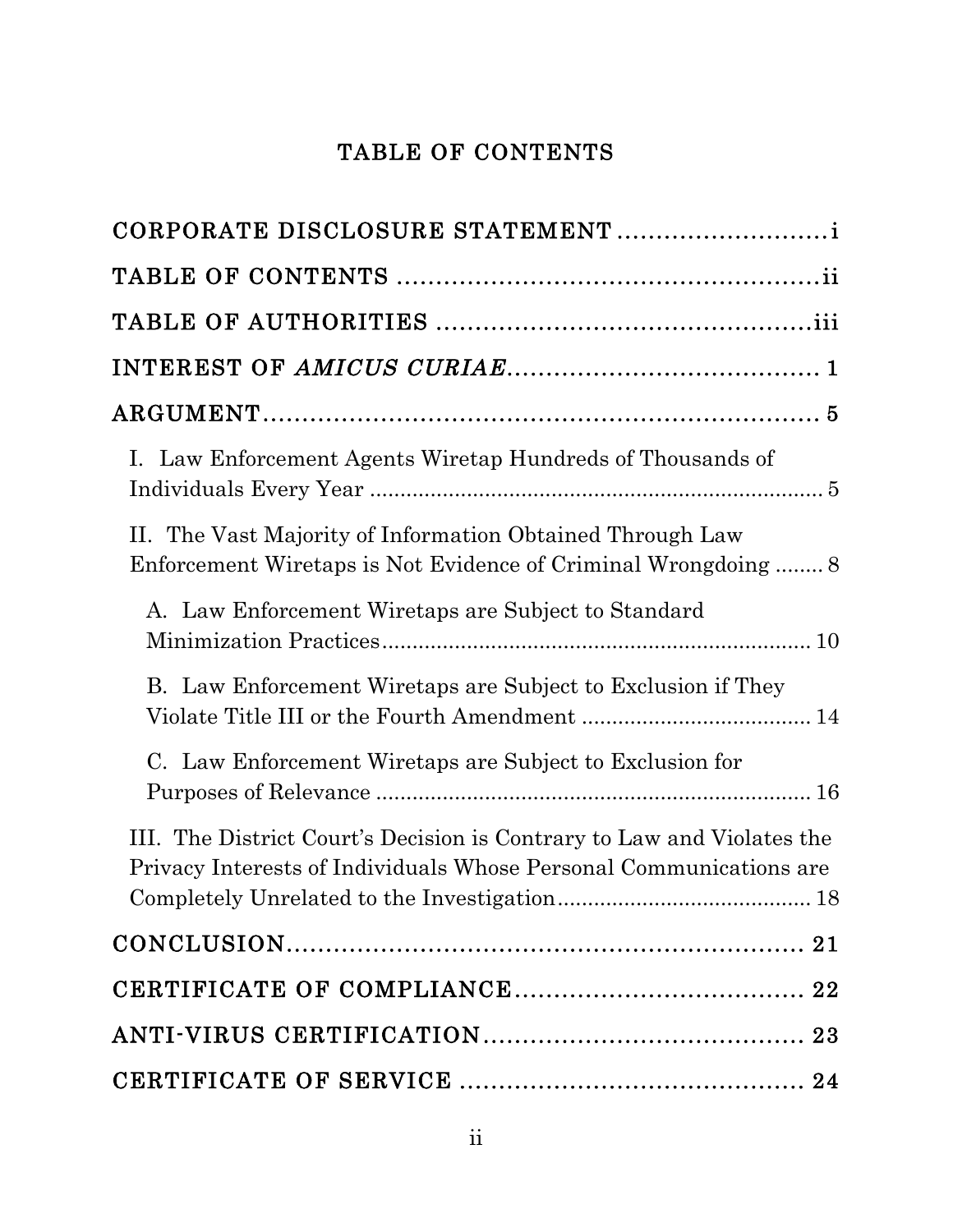# TABLE OF AUTHORITIES

## Cases

| <i>Bonilla v. Jaronczyk</i> , 2009 U.S. App. LEXIS 26167 (2d. Cir. 2009)  17 |  |
|------------------------------------------------------------------------------|--|
|                                                                              |  |
|                                                                              |  |
| $Olmstead \ v. \ United States, 277 U.S.~438~(1928)~5$                       |  |
| United States v. Amanuel, 418 F. Supp. 2d 244 (W.D.N.Y. 2005) 15             |  |
|                                                                              |  |
|                                                                              |  |
| United States v. Huss, 482 F.2d 38 (2d Cir. 1973)  13                        |  |
| United States v. Marion, 535 F.2d 697 (2d Cir. 1976) 15, 19                  |  |
| United States v. Simels, 2009 U.S. Dist. Lexis 56732 (E.D.N.Y. 2009) 15      |  |
| United States v. Tortorello, 480 F.2d 764 (2d Cir. 1973)  13                 |  |
| United States v. Willis, 890 F.2d 1099 (10th Cir. 1989) 14                   |  |
| United States v. Yarbrough, 527 F.3d 1092 (10th Cir. 2008)  14               |  |
|                                                                              |  |

# Statutes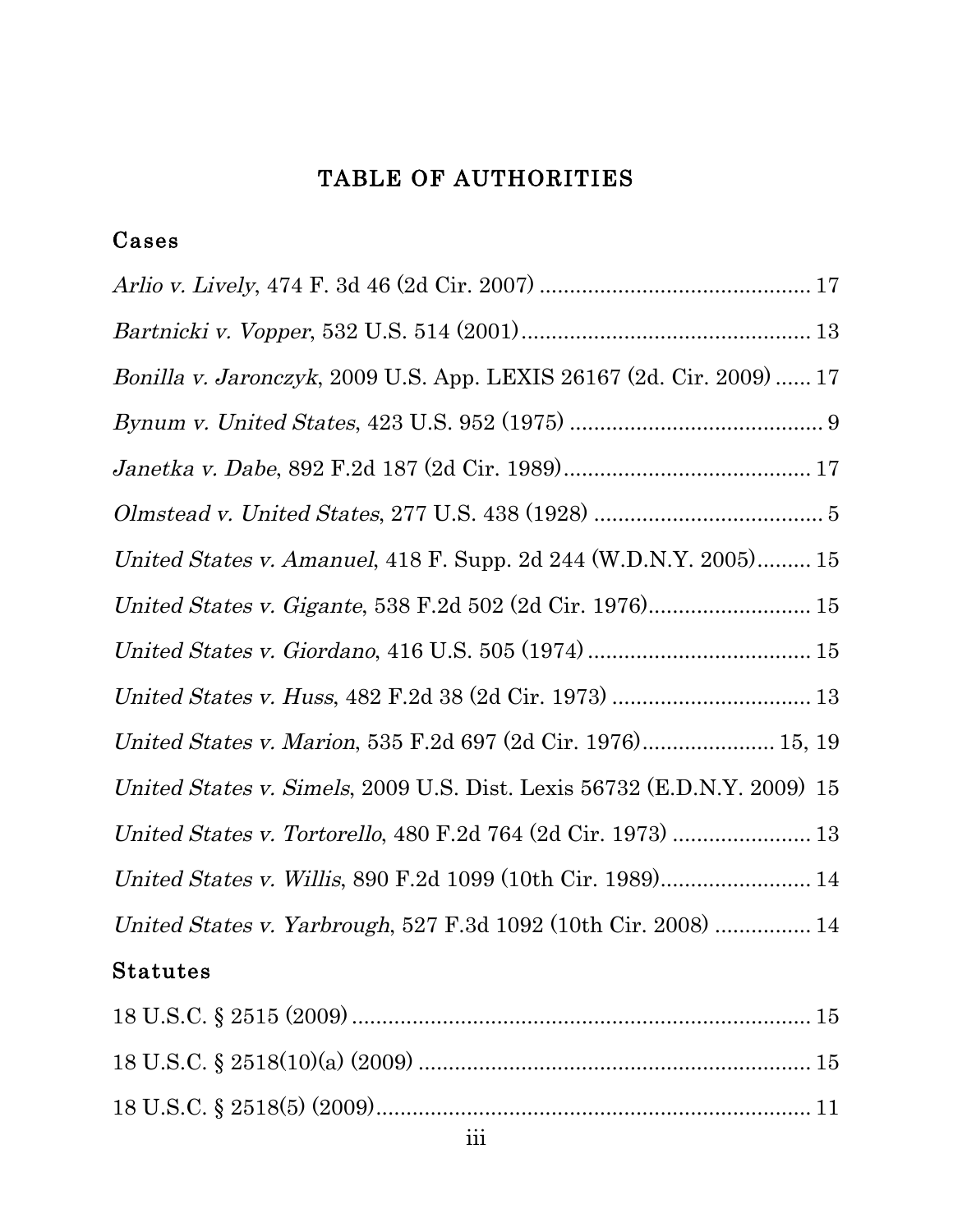|--|--|--|

# Rules

# Other Authorities

| Administrative Office of the U.S. Courts, 2003 Report of the Director of<br>the Administrative Office of the United States Courts on Applications<br>for Orders Authorizing or Approving the Interception of Wire, Oral, or |
|-----------------------------------------------------------------------------------------------------------------------------------------------------------------------------------------------------------------------------|
| Administrative Office of the U.S. Courts, 2004 Report of the Director of<br>the Administrative Office of the United States Courts on Applications<br>for Orders Authorizing or Approving the Interception of Wire, Oral, or |
| Administrative Office of the U.S. Courts, 2005 Report of the Director of<br>the Administrative Office of the United States Courts on Applications<br>for Orders Authorizing or Approving the Interception of Wire, Oral, or |
| Administrative Office of the U.S. Courts, 2006 Report of the Director of<br>the Administrative Office of the United States Courts on Applications<br>for Orders Authorizing or Approving the Interception of Wire, Oral, or |
| Administrative Office of the U.S. Courts, 2007 Report of the Director of<br>the Administrative Office of the United States Courts on Applications<br>for Orders Authorizing or Approving the Interception of Wire, Oral, or |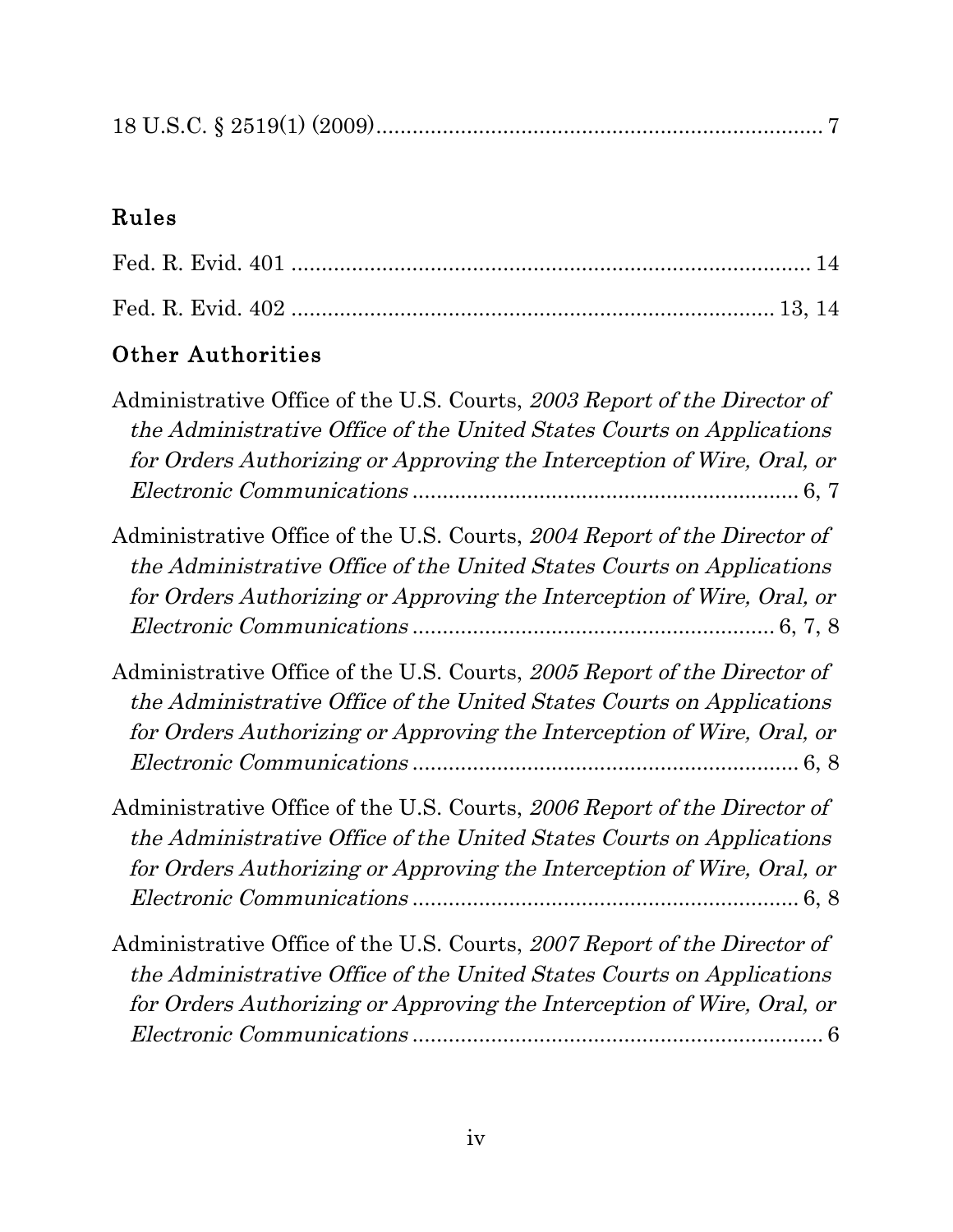| Administrative Office of the U.S. Courts, 2008 Report of the Director of<br>the Administrative Office of the United States Courts on Applications<br>for Orders Authorizing or Approving the Interception of Wire, Oral, or |
|-----------------------------------------------------------------------------------------------------------------------------------------------------------------------------------------------------------------------------|
| Administrative Office of the U.S. Courts, 2009 Report of the Director of<br>the Administrative Office of the United States Courts on Applications<br>for Orders Authorizing or Approving the Interception of Wire, Oral, or |
|                                                                                                                                                                                                                             |
| Federal Trade Commission, Fair Information Practice Principles 10                                                                                                                                                           |
| Fred H. Cate, Government Data Mining: The Need for a Legal<br>Framework, 43 HARV. C.R. C.L. L. REV. 435 (2008) 12                                                                                                           |
|                                                                                                                                                                                                                             |
| Larry Dignan, When it Comes to Data, Less is Better, eWeek (May 3,                                                                                                                                                          |
| Spiros Simitis, Reviewing Privacy in an Information Society, 135 U. PA.                                                                                                                                                     |
| U.S. Dep't. of Health, Education and Welfare, Secretary's Advisory<br>Committee on Automated Personal Data Systems, Records,                                                                                                |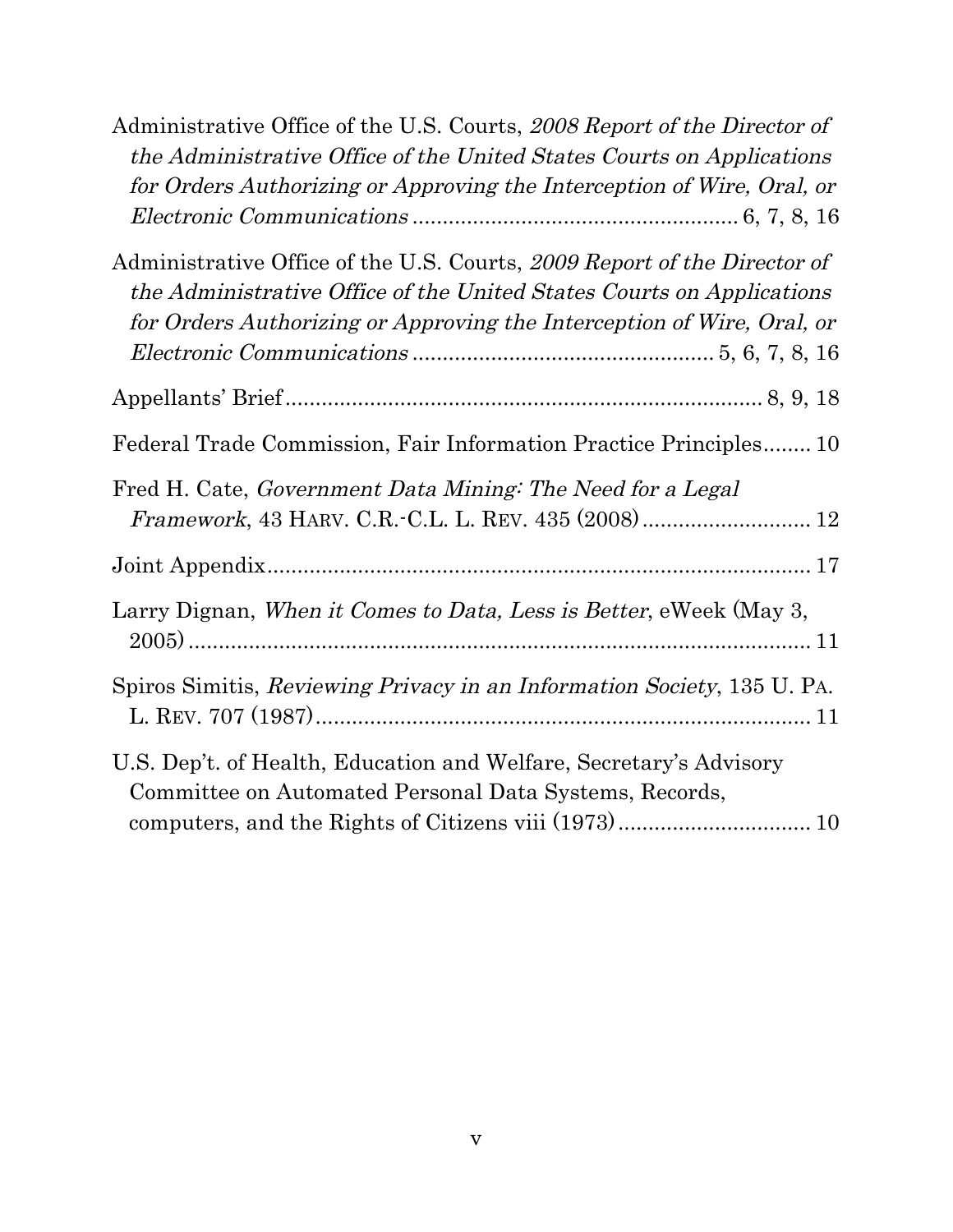#### INTEREST OF AMICUS CURIAE1

The Electronic Privacy Information Center ("EPIC") is a public interest research center in Washington, D.C. EPIC was established in 1994 to focus public attention on emerging civil liberties issues and to protect privacy, the First Amendment, and other Constitutional values.

EPIC has participated as amicus curiae in several cases before the U.S. Supreme Court and other courts concerning privacy issues, new technologies, and Constitutional interests, including City of Ontario v. Quon, 554 F.3d 769 (9th Cir. 2009), cert. granted, 130 S. Ct. 1011 (U.S. Dec. 14, 2009) (No. 08-1332), Doe v. Reed, 529 F.3d 892 (9th Cir. 2008), cert. granted, 130 S. Ct. 1011 (U.S. Dec. 14, 2009) (No. 09-559); Flores-Figueroa v. United States, 129 S. Ct. 1886 (2009); Herring v. United States, 129 S. Ct. 695 (2009); Crawford v. Marion County Election Board, 128 S. Ct. 1610 (2008); Hiibel v. Sixth Judicial Circuit of Nevada, 542 U.S. 177 (2004); Doe v. Chao, 540 U.S. 614 (2003); Smith v. Doe, 538 U.S. 84 (2003); Department of Justice v. City of Chicago, 537

<u> 1989 - Johann Stein, fransk politiker (d. 1989)</u>

<sup>&</sup>lt;sup>1</sup> The parties consent to the filing of this *amicus curiae* brief. In accordance with Local Rule 29.1, the undersigned states that no monetary contributions were made for the preparation or submission of this brief, and this brief was not authored, in whole or in part, by counsel for a party.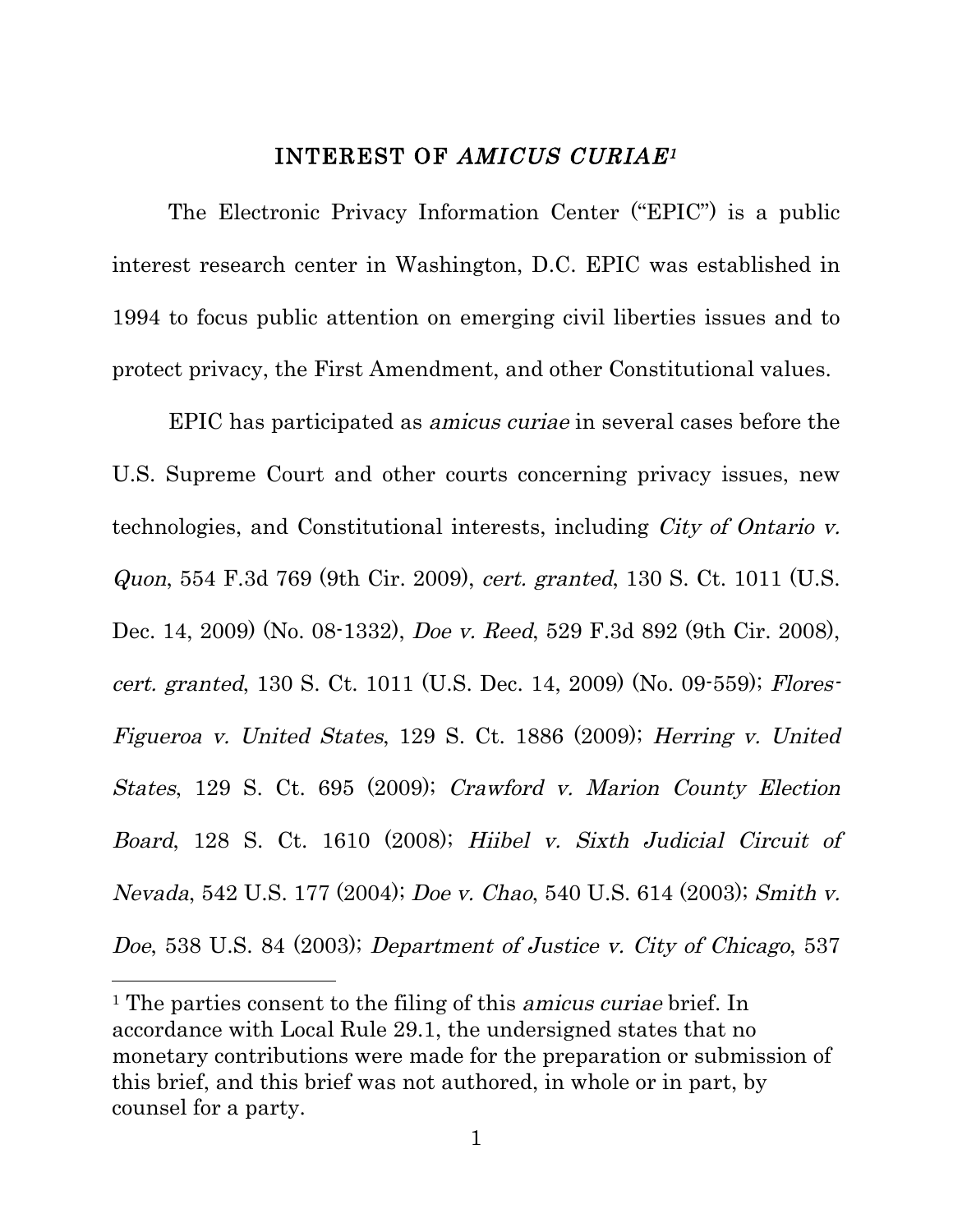U.S. 1229 (2003); Watchtower Bible and Tract Society of N.Y., Inc. v. Village of Stratton, 536 U.S. 150 (2002); Reno v. Condon, 528 U.S. 141 (2000); National Cable and Telecommunications Association v. Federal Communications Commission, 555 F.3d 996 (D.C. Cir. 2009); Bunnell v. Motion Picture Association of America, No. 07-56640 (9th Cir. filed Nov. 12, 2007); Kohler v. Englade, 470 F.3d 1104 (5th Cir. 2006) 470 F.3d 1104 (5th Cir. 2006); United States v. Kincade, 379 F.3d 813 (9th Cir. 2004), cert. denied 544 U.S. 924 (2005); and State v. Raines, 857 A.2d 19 (Md. 2003).

EPIC has a longstanding interest in citizens' rights to be free from government surveillance absent a criminal predicate. In 2009, EPIC submitted a brief<sup>2</sup> in *Herring v. United States*.<sup>3</sup> EPIC's *amicus* brief highlighted the error rates in law enforcement databases, and supported citizens' Fourth Amendment right to be free from searches based on erroneous information. EPIC also has a particular interest in the proper interpretation of the Wiretap Act. In 2009, EPIC submitted a brief4 in Bunnell v. MPAA.5 EPIC's amicus brief supported the

<sup>2</sup> See EPIC: Herring v. U.S., http://epic.org/privacy/herring/.

<sup>3</sup> Herring v. United States, 129 S. Ct. 695 (2009).

<sup>4</sup> See EPIC: Bunnel v. MPAA, http://epic.org/privacy/bunnell/.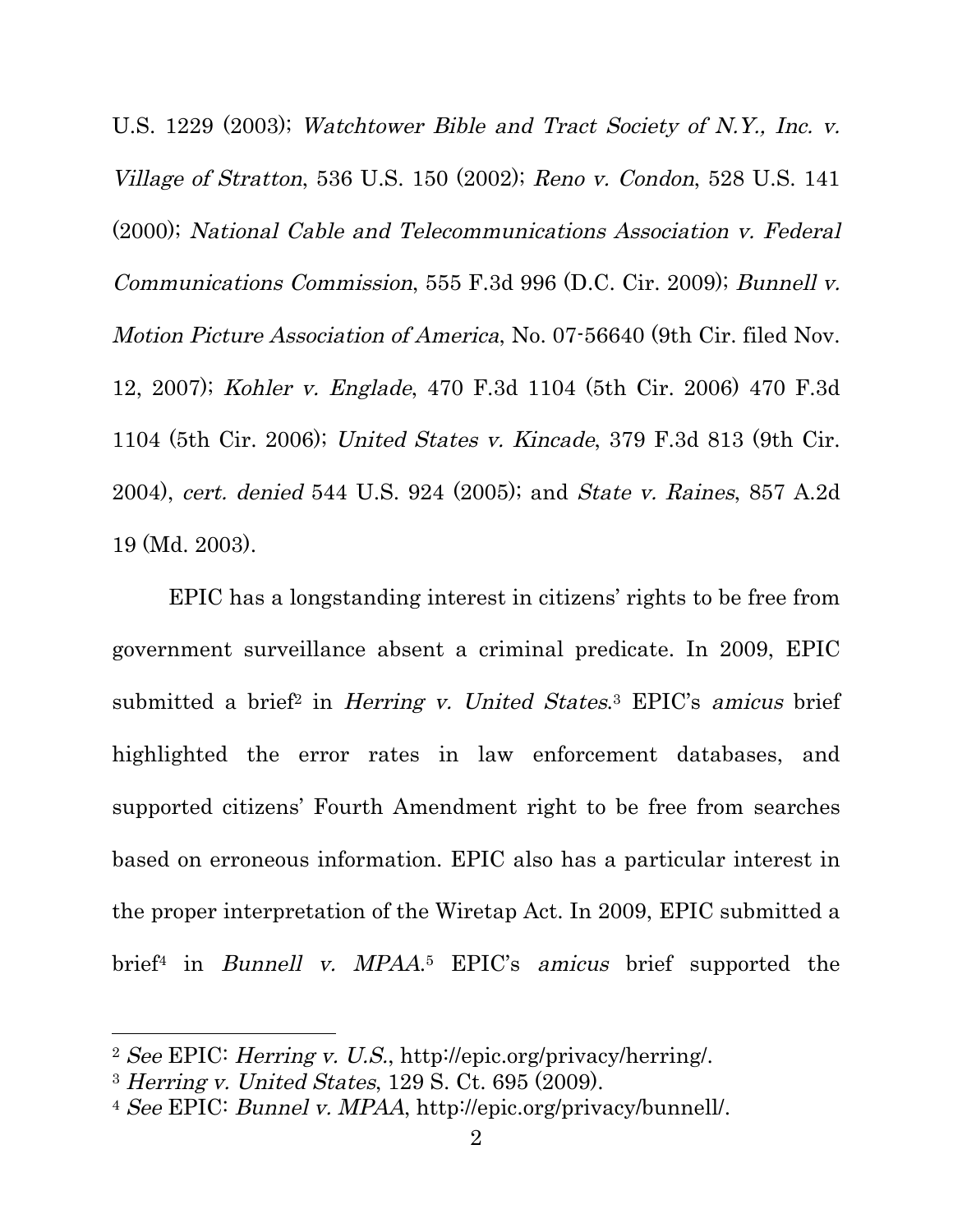application of the federal Wiretap Act's protections to email messages in circumstances when the messages are briefly stored while they pass through mail servers. In Bunnell, a former employee hacked his exemployer's corporate email server to secretly swipe private emails as they were transmitted. EPIC argued that the Wiretap Act applies to these sorts of circumstances by barring "interception" of electronic communications. EPIC has long advocated for application of the "interception" standard to email, and filed a 2004 amicus brief on this issue in United States v. Councilman.6

EPIC supports the privacy rights of innocent individuals recorded on wiretaps. As discussed below, government statistics indicate that hundreds of thousands of individuals are recorded on wiretaps every year. Approximately 80% of those personal communications are wholly unrelated to criminal activity. They are personal, lawful phone calls, emails, and text messages exchanged by ordinary Americans with individuals who are the targets of wiretaps. In the present case, more than 550 of these individuals' communications were intercepted. These

<u> 1989 - Andrea Santa Alemania, amerikana amerikana amerikana amerikana amerikana amerikana amerikana amerikan</u>

<sup>5</sup> Bunnell v. Motion Picture Association of America, No. 07-56640 (9th Cir. filed Nov. 12, 2007).

<sup>6</sup> United States v. Councilman, 373 F.3d 197 (1st Cir. 2004).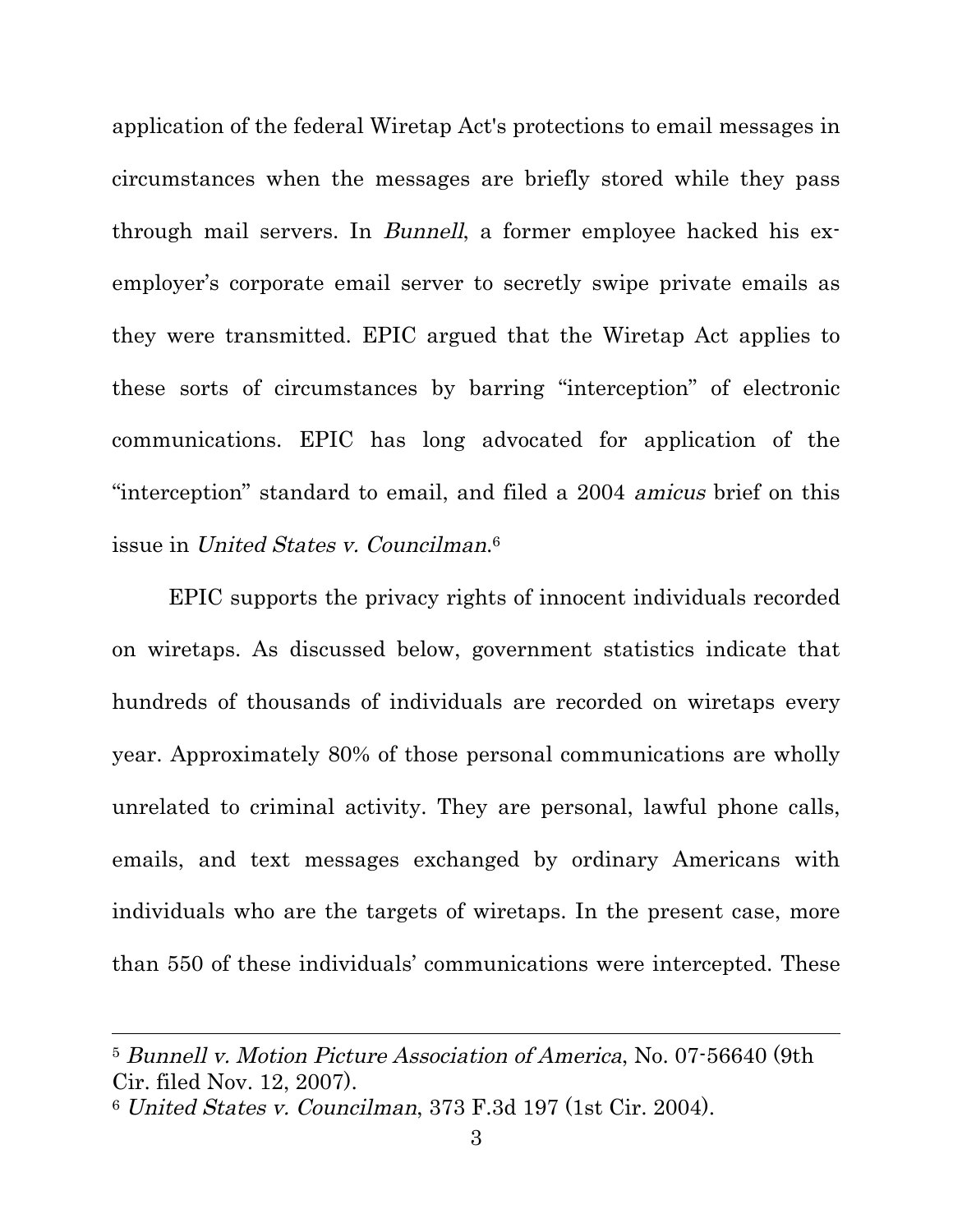individuals are not parties to this litigation, and cannot meaningfully advocate for the preservation of their privacy. EPIC files this brief to represent the privacy interests of the 550 innocent individuals wiretapped in this matter. Further, we write on behalf of the hundreds of thousands of Americans who are wiretapped every year, though they are suspected of no crime, and their communications are irrelevant to any criminal investigation.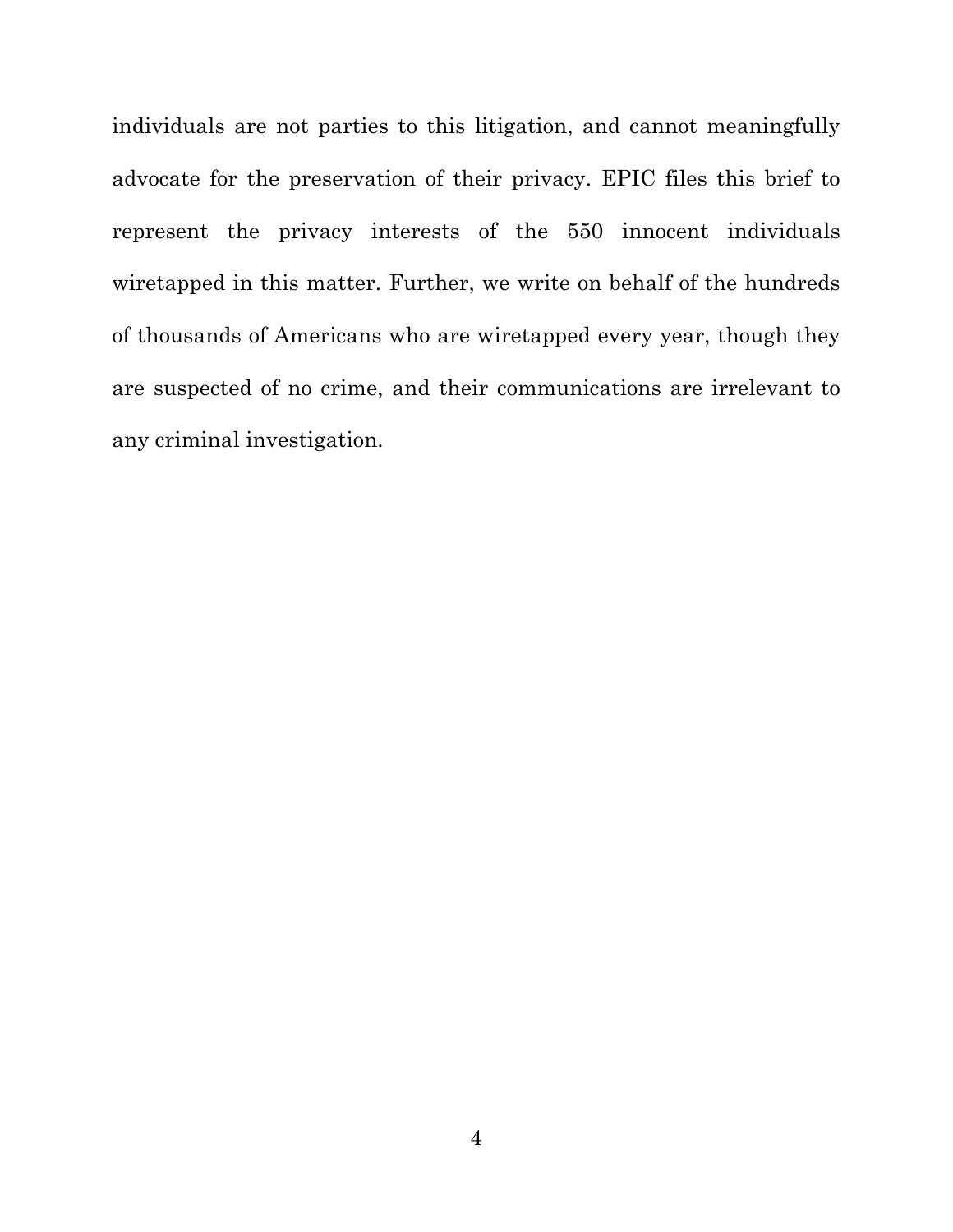#### ARGUMENT

#### **I. Law Enforcement Agents Wiretap Hundreds of Thousands of Individuals Every Year**

The tapping of one man's telephone line involves the tapping of the telephone of every other person whom he may call or who may call him. As a means of espionage, writs of assistance and general warrants are but puny instruments of tyranny and oppression when compared with wiretapping.

Olmstead v. United States, 277 U.S. 438, 475 (1928) (Brandeis, J., dissenting).

Each year, law enforcement agencies intercept communications between hundreds of thousands of individuals in the United States. Law enforcement agents implement approximately 2,000 wiretaps every year. Administrative Office of the U.S. Courts, 2009 Report of the Director of the Administrative Office of the United States Courts on Applications for Orders Authorizing or Approving the Interception of Wire, Oral, or Electronic Communications ("2009 Wiretap Report") at 5 ("A total of 2,376 intercepts authorized by federal and state courts were completed in 2009.")7 A typical wiretap records communications

<u> 1989 - Johann Stein, fransk politiker (d. 1989)</u>

<sup>7</sup> Available at http://www.uscourts.gov/wiretap09/2009Wiretaptext.pdf; see also Administrative Office of the U.S. Courts, 2008 Report of the Director of the Administrative Office of the United States Courts on Applications for Orders Authorizing or Approving the Interception of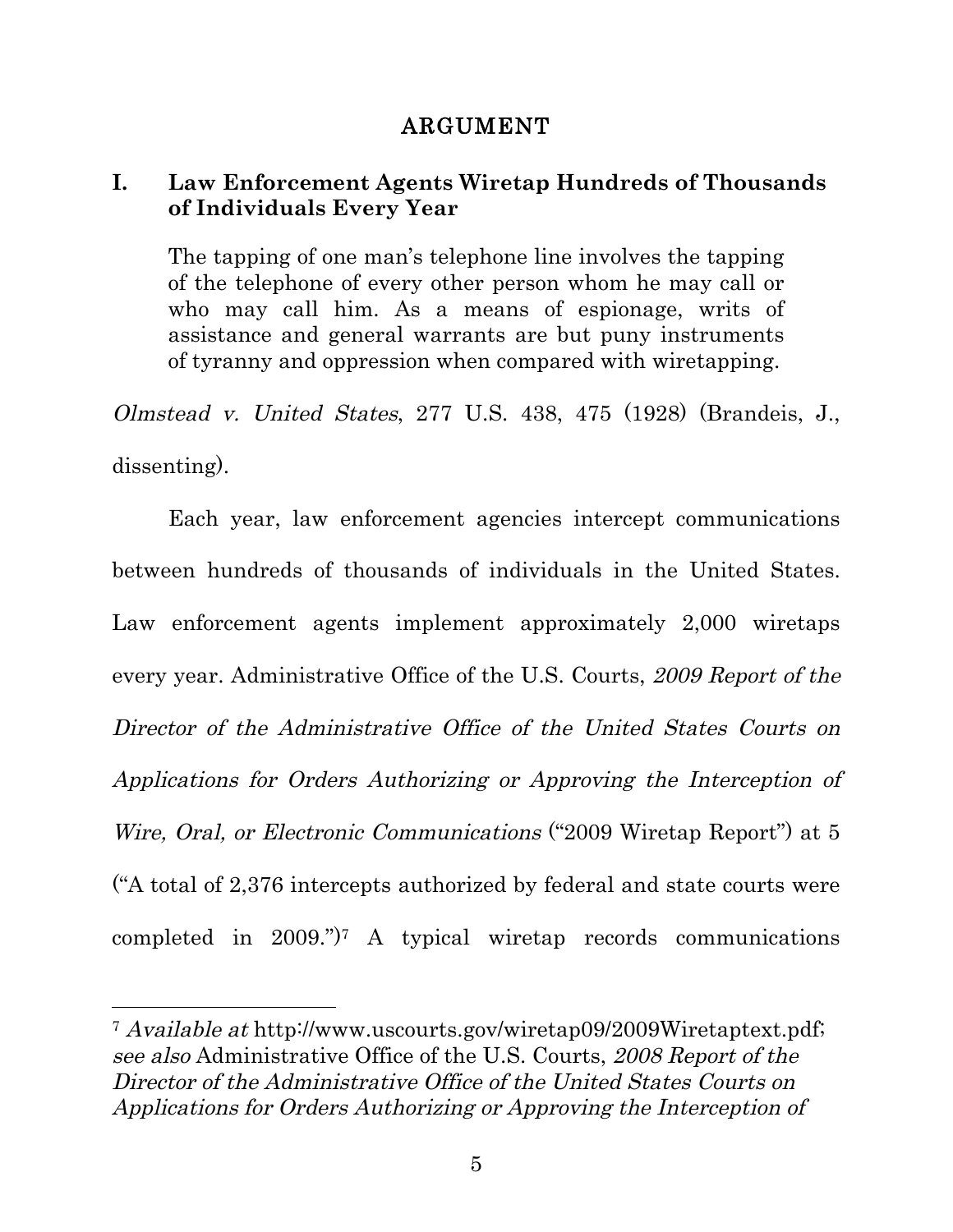between approximately 100 individuals. 2009 Wiretap Report at 5 ("The average number of persons whose communications were intercepted [was] 113 per wiretap order in 2009").8 Each year, wiretaps record the

<u> 1989 - Andrea Santa Andrea Andrea Andrea Andrea Andrea Andrea Andrea Andrea Andrea Andrea Andrea Andrea Andr</u> Wire, Oral, or Electronic Communications at 5  $(1,891)$  intercepts) available at http://www.uscourts.gov/wiretap08/contents.html; see also Administrative Office of the U.S. Courts, 2007 Report of the Director of the Administrative Office of the United States Courts on Applications for Orders Authorizing or Approving the Interception of Wire, Oral, or Electronic Communications at 5 (2,208 intercepts) available at http://www.uscourts.gov/wiretap07/contents.html; Administrative Office of the U.S. Courts, 2006 Report of the Director of the Administrative Office of the United States Courts on Applications for Orders Authorizing or Approving the Interception of Wire, Oral, or Electronic Communications at 5 (1,839 intercepts) available at http://www.uscourts.gov/wiretap06/contents.html; Administrative Office of the U.S. Courts, 2005 Report of the Director of the Administrative Office of the United States Courts on Applications for Orders Authorizing or Approving the Interception of Wire, Oral, or Electronic Communications at 5 (1,773 intercepts) available at http://www.uscourts.gov/wiretap05/contents.html; Administrative Office of the U.S. Courts, 2004 Report of the Director of the Administrative Office of the United States Courts on Applications for Orders Authorizing or Approving the Interception of Wire, Oral, or Electronic Communications at 5 (1,710 intercepts) available at http://www.uscourts.gov/wiretap04/contents.html; Administrative Office of the U.S. Courts, 2003 Report of the Director of the Administrative Office of the United States Courts on Applications for Orders Authorizing or Approving the Interception of Wire, Oral, or Electronic Communications at 5 (1,442 intercepts) available at http://www.uscourts.gov/wiretap03/contents.html. <sup>8</sup> See also 2008 Wiretap Report at 5 (92 individuals per wiretap); 2007 Wiretap Report at 5 (94 individuals per wiretap); 2006 Wiretap Report at 5 (112 individuals per wiretap); 2005 Wiretap Report at 5 (107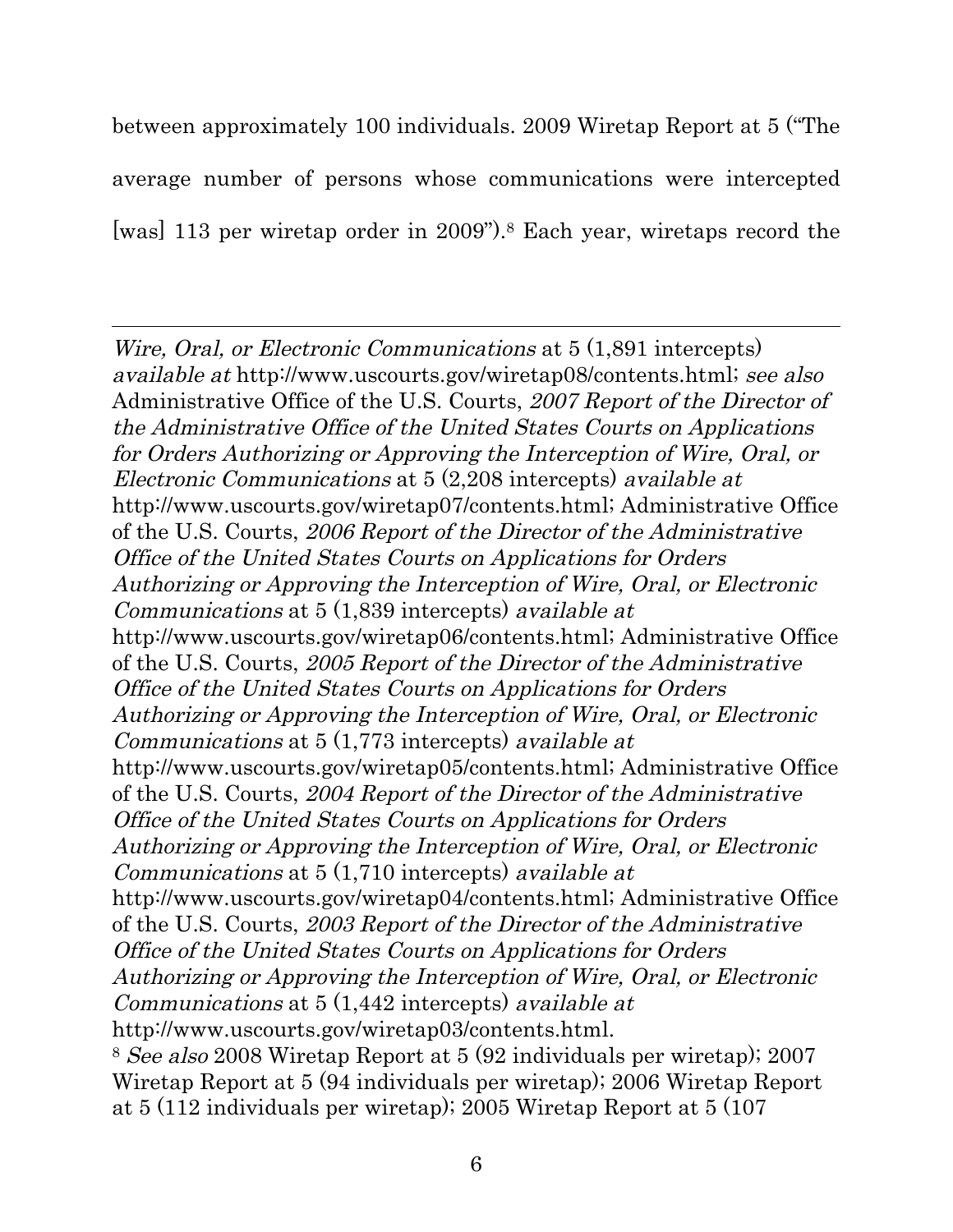communications of approximately 200,000 individuals.9 An average wiretap records communications for forty-two days. 2009 Wiretap Report at 5.

Some individual wiretaps substantially exceed these averages. 2008 Wiretap report at 9 ("wiretaps varied extensively with respect to … the number of intercepts per order, the number of persons whose communications were intercepted, the total number of communications intercepted, and the number of incriminating intercepts."). In a single wiretap that terminated in 2009, New York agents intercepted communications over the course of 534 days—more than one and a half years—recording 322,000 communications. 2009 Wiretap Report at 9. One 2008 wiretap intercepted communications over the course of 590 days, recording 168,292 communications. 2008 Wiretap Report at 9. In Illinois, a wiretap recorded 104,777 communications. Id. A 2008 California wiretap intercepted 1,961 individuals' communications. 2008 Wiretap Report at Table 4, Summary of Interceptions of Wire, Oral, or

individuals per wiretap); 2004 Wiretap Report at 5 (126 individuals per wiretap); 2003 Wiretap Report at 5 (116 individuals per wiretap) <sup>9</sup> E.g. 268,488 individuals' communications recorded in 2009; 173,972 individuals' communications recorded in 2008; 207,552 individuals' communications recorded in 2007; 205,968 individuals' communications recorded in 2006.

<u> 1989 - Andrea Santa Andrea Andrea Andrea Andrea Andrea Andrea Andrea Andrea Andrea Andrea Andrea Andrea Andr</u>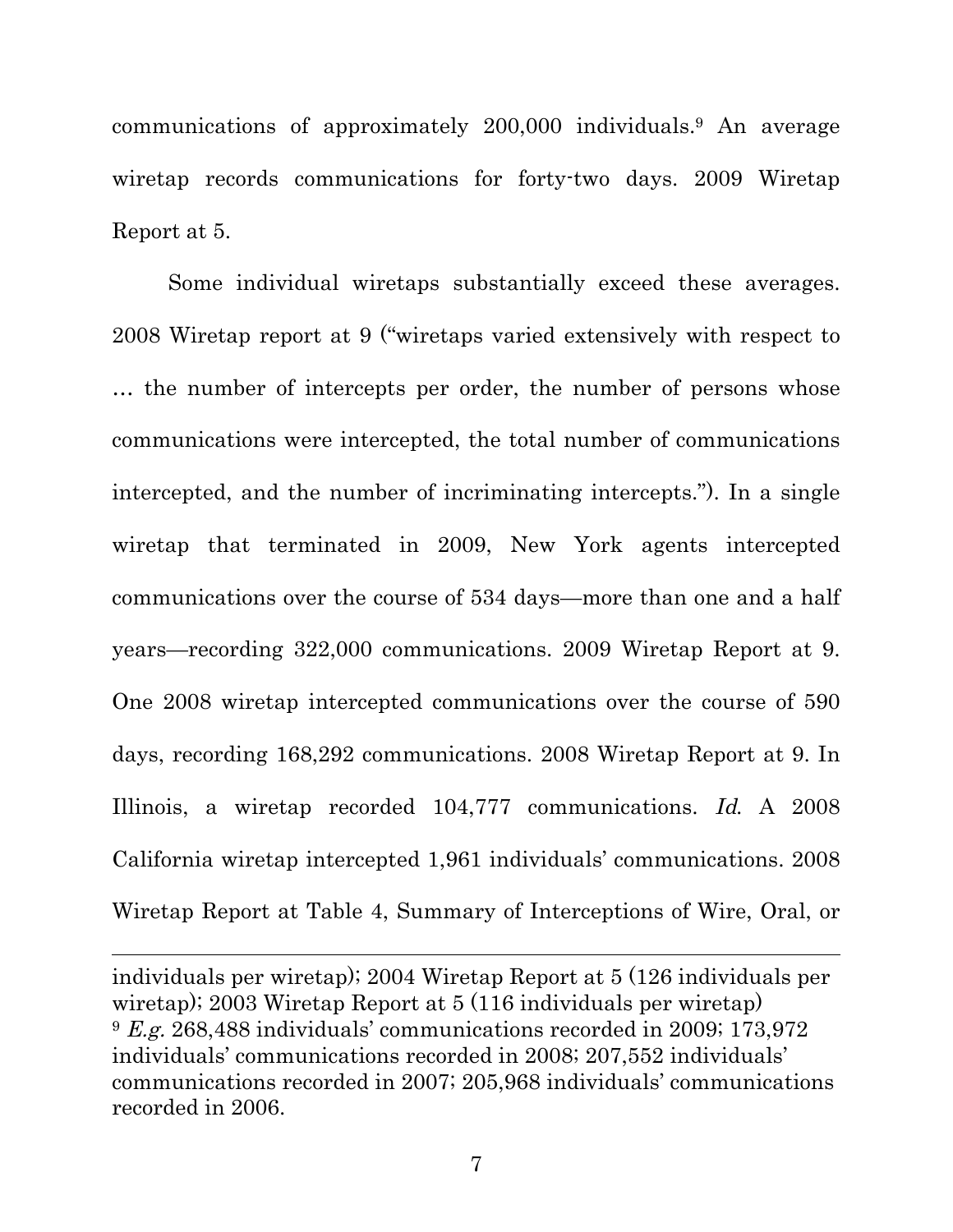Electronic Communications.10 The interrelated wiretaps at issue in the present case also involved more communications than the national average. They intercepted 18,150 communications involving more than 550 individuals over sixteen months. Appellants' Brief at 9.

Wiretaps record telephone conversations, intercept email, access fax transmittals, and record text messages sent from mobile phones and pagers. 18 U.S.C. § 2519(1) (2009) (wiretaps defined as interceptions of "wire, oral, or electronic communications."); see also 2009 Wiretap Report at 9. Approximately 80% of wiretapped communications are characterized as "not incriminating" by the government. Id. at 5 ("The average percentage of intercepted communications that were incriminating remained unchanged at 19 percent in 2009.").<sup>11</sup>

## **II. The Vast Majority of Information Obtained Through Law Enforcement Wiretaps is Not Evidence of Criminal Wrongdoing**

Law enforcement wiretaps gather a vast amount of personal information. While investigating potential criminal wrongdoing, agents seek to record as many communications between individuals as possible

<u> 1989 - Johann Stein, fransk politiker (d. 1989)</u>

<sup>10</sup> Available at http://www.uscourts.gov/wiretap08/contents.html. <sup>11</sup> See also 2008 Wiretap Report (19% incriminating); 2006 Wiretap Report (20% incriminating); 2005 Wiretap Report (22% incriminating); 2004 Wiretap Report (21% incriminating).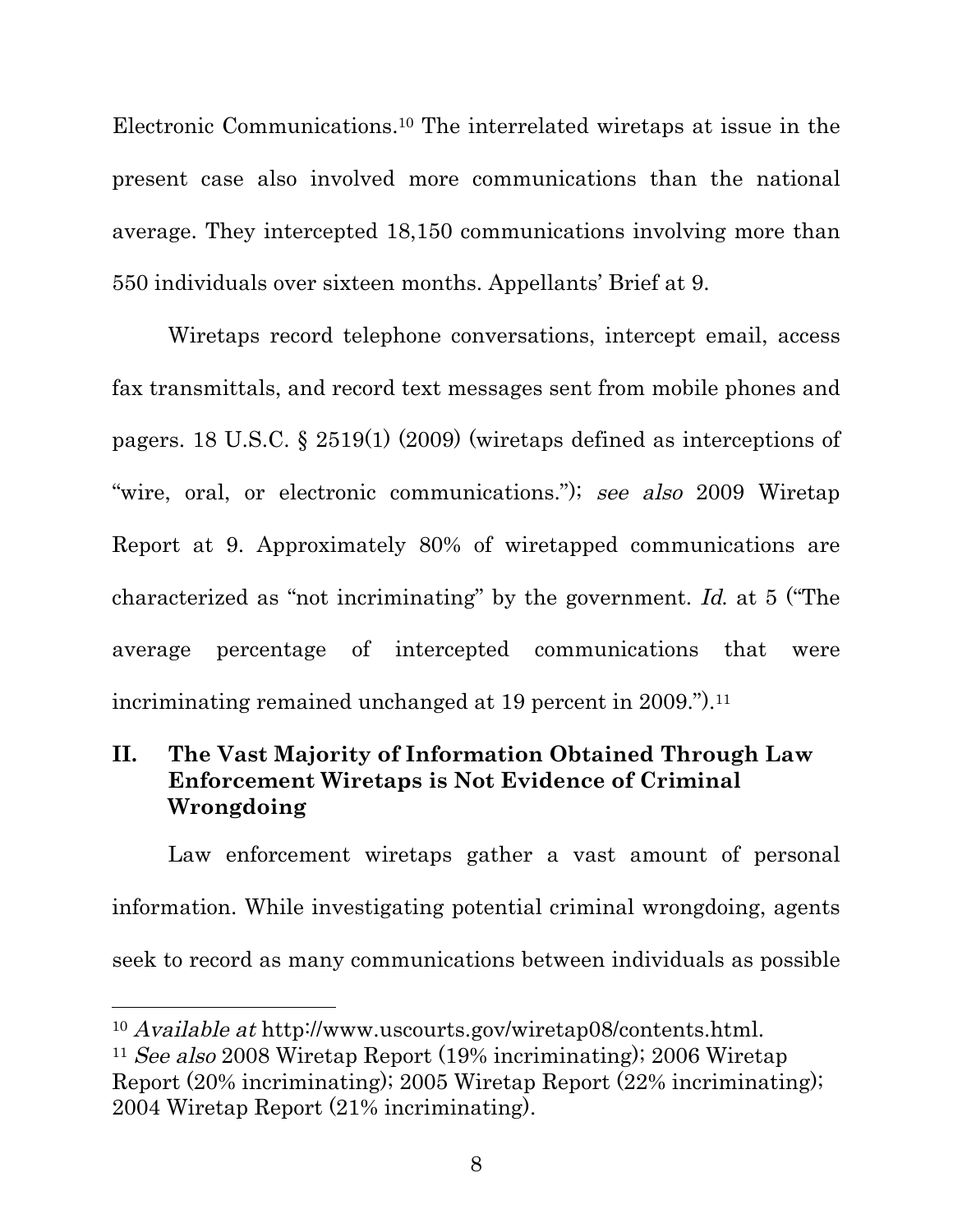in the hope that some of it may be helpful to the investigation or future prosecution. In the process, the government routinely collects a substantial number of communications that are not evidence of wrongdoing. As described above, approximately 80% of wiretapped communications are unrelated to criminal activity. Supra note 11. Many of these communications are sensitive and personal. E.g. Appellants' Brief at 23 (stating that some of the participants in the calls at issue in the present case are children); Bynum v. United States, 423 U.S. 952, 955 (1975) (Brennan, J., dissenting from denial of cert.) ("The other party in each of these conversations . . . was not a member of the narcotics conspiracy, and the conversations, which were sometimes the subject of jokes by the monitoring agents, were often of a highly personal and intimate nature.") The principles of search minimization and relevance, as well as the Fourth Amendment, limit the state's use of and access to these recordings. In the present case, the SEC seeks to perform an end run around these privacy safeguards and improperly force disclosure of hundreds of individuals' personal communications before a court rules on minimization, relevance, and Constitutional challenges to the wiretaps.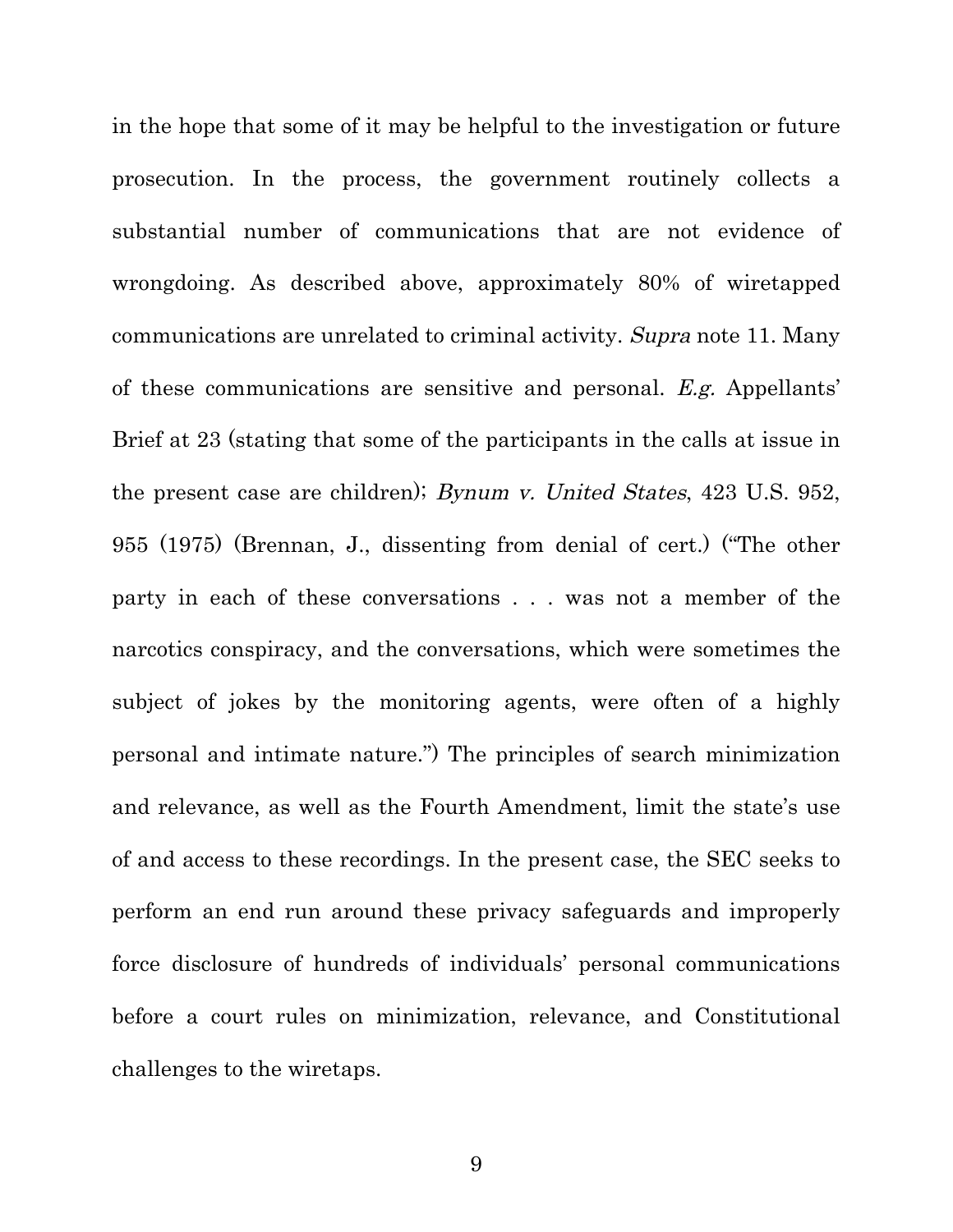#### A. Law Enforcement Wiretaps are Subject to Standard Minimization Practices

In 1973, the Department of Health, Education, and Welfare (HEW) issued the report "Records, Computers, and the Rights of Citizens." This report recommended that Congress enact legislation adopting a Code of Fair Information Practice for automated personal data systems. U.S. Dep't. of Health, Education and Welfare, Secretary's Advisory Committee on Automated Personal Data Systems, Records, computers, and the Rights of Citizens viii (1973). The HEW report formed the basis for now universally recognized principles of Fair Information Practices. See Federal Trade Commission, Fair Information Practice Principles.12 The concept of data minimization is inherent in the Fair Information Practices framework. Data minimization requires that governments and other entities collecting and accessing individuals' personal information do so in a way that limits access and storage to the minimum amount of data necessary to satisfy a given interest. Professor Spiros Simitis, while serving as the Data Protection Commissioner of the German state of Hesse, described this principle over 20 years ago:

<sup>12</sup> http://www.ftc.gov/reports/privacy3/fairinfo.shtm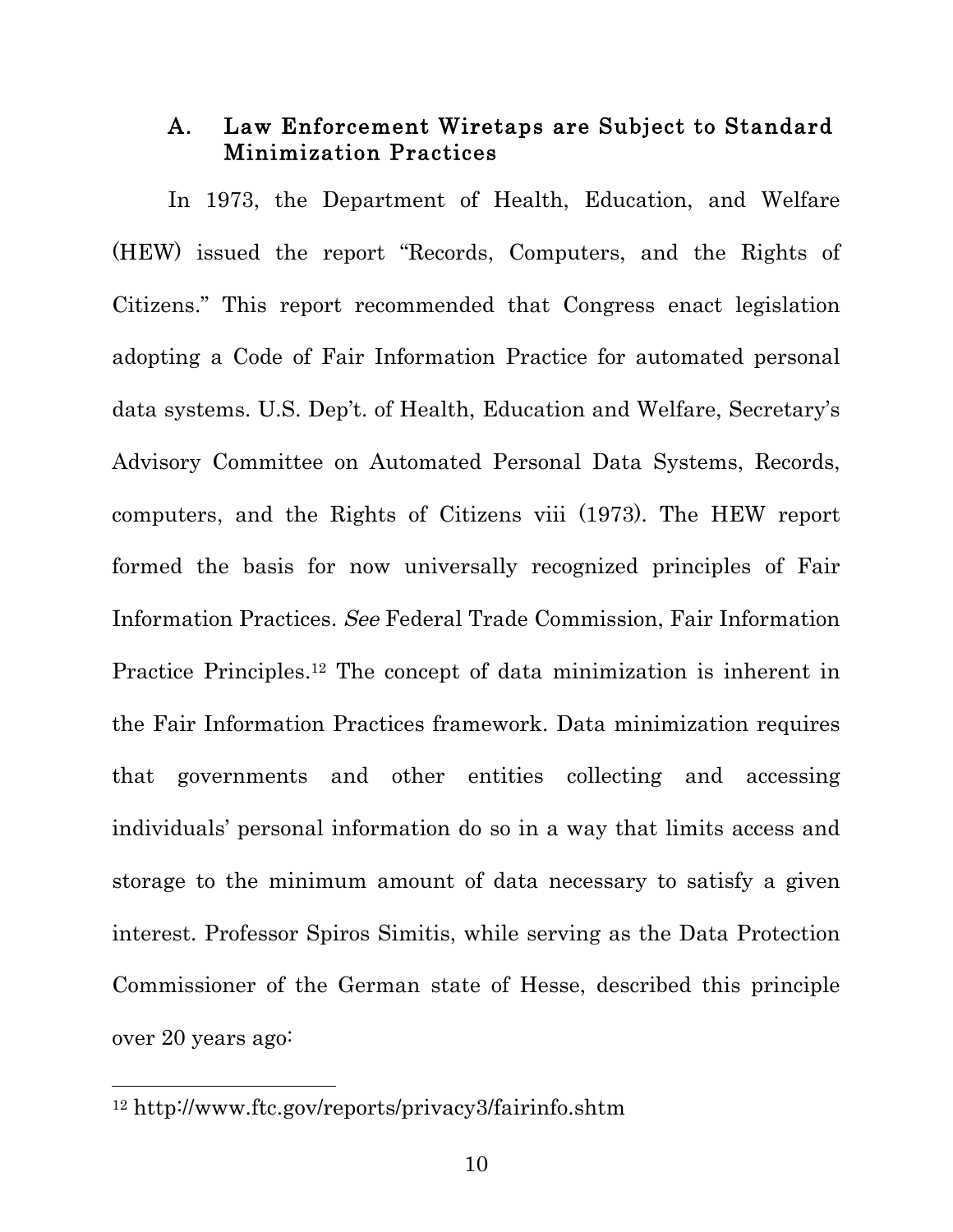Personal information should only be processed for unequivocally specified purposes. Both government and private institutions should abstain from collecting and retrieving data merely for possible future uses for still unknown purposes. Both national and international organizations have in fact rejected the unlimited build-up of data files. In order to be retrieved, data must be necessary to a precise goal that is within the legally acknowledged activities of the organization interested in the information. A normative barrier thus prevents the technically possible multifunctional use of the data.

Spiros Simitis, Reviewing Privacy in an Information Society, 135 U. PA. L. REV. 707, 740 (1987).

Security experts agree that the best way to prevent loss or misuse of sensitive personal information is to avoid gathering or storing it in the first place. Larry Dignan, When it Comes to Data, Less is Better, eWeek (May 3, 2005).13 For example, in a proposed legal framework for government data mining, Professor Fred H. Cate suggests "[t]he use of data minimization and anonymization and other tools to limit the amount of information revealed to only what is necessary and authorized." Fred H. Cate, Government Data Mining: The Need for a Legal Framework, 43 HARV. C.R.-C.L. L. REV. 435, 488 (2008). He goes further and suggests a number of tools and techniques so that "analysts

<sup>13</sup> http://www.eweek.com/c/a/Data-Storage/When-it-Comes-to-Data-Lessis-Better/.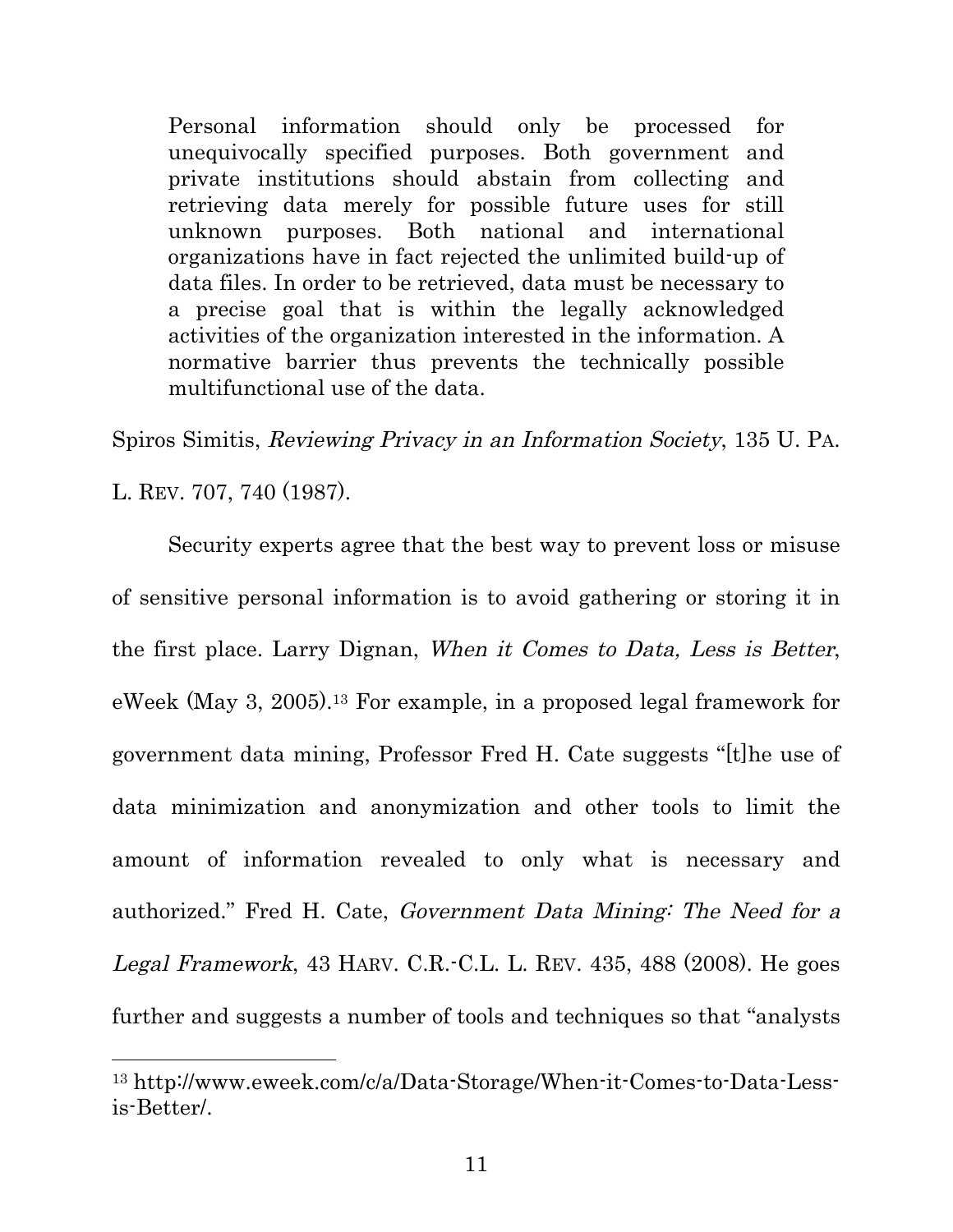can perform their jobs . . . without the need to gain access to personal data until they make the requisite showing for disclosure." Id. at 488– 89.

If sensitive information must be stored and accessed, the principle of data minimization requires that the smallest possible amount of information to achieve the goal be accessed. In establishing law enforcement wiretap authority, Congress spoke directly to the problem of excessive information capture. Lawmakers established mandatory minimization requirements in Title III of the Omnibus Crime Control and Safe Streets Act. 18 U.S.C. § 2518(5) (2009). The statute requires that every order authorizing a wiretap contain provisions that the collection "be conducted in such a way as to minimize the interception of communications not otherwise subject to interception under this chapter." Id.

This Court has spoken eloquently and directly to the Congressional intent of Title III:

It should be clear by now that the problem of electronic surveillance strikes deep emotional chords in a people whose concern for the protection of privacy—particularly the privacy of words and thoughts—is historic. In Title III of the Omnibus Crime Control and Safe Streets Act of 1968, Congress responded to this by balancing the needs of law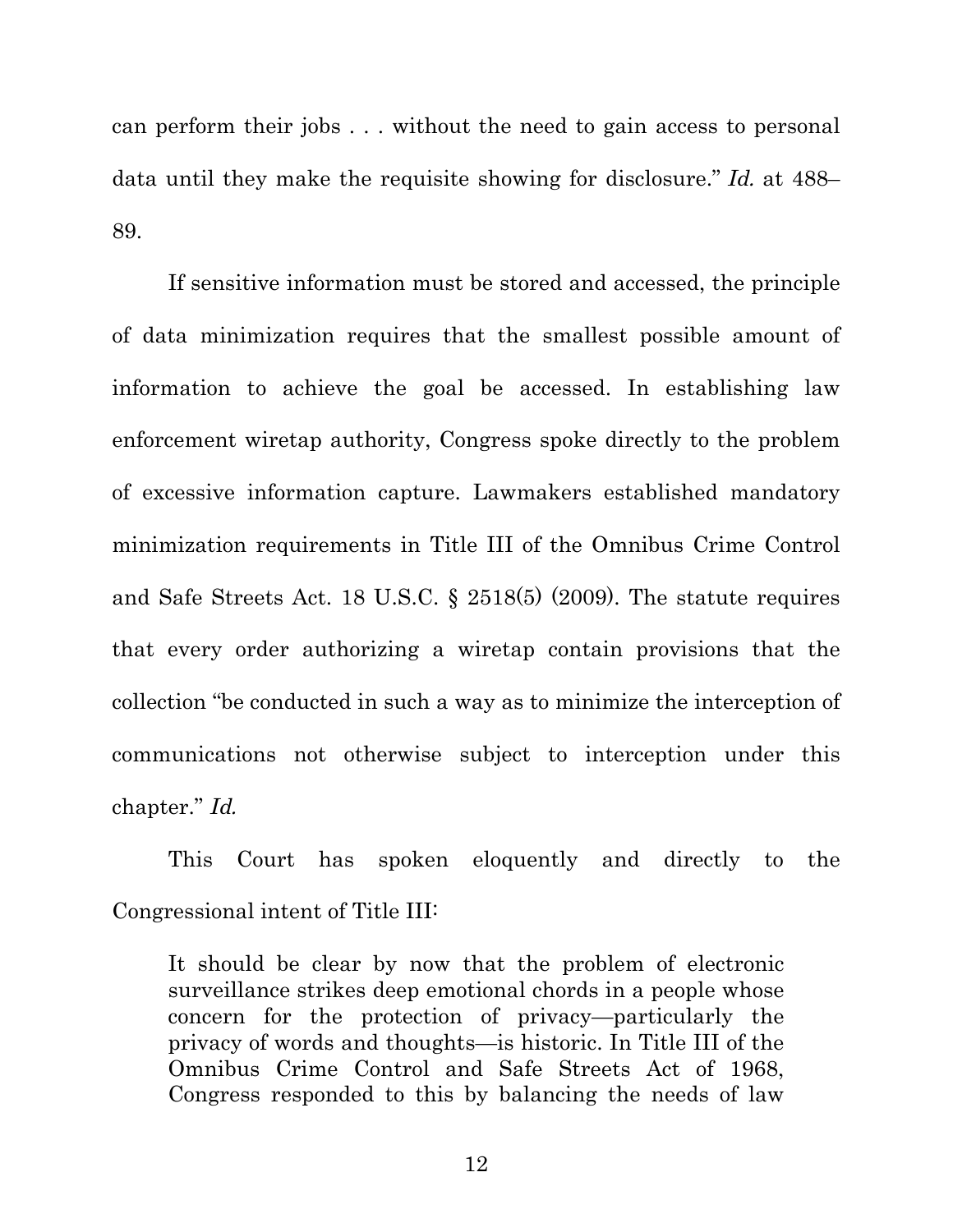enforcement against the important public and individual concern for privacy. It authorized electronic surveillance only under the most rigorous, carefully drawn standards. A cavalier, carefree and careless attitude towards the conduct of electronic surveillance makes a mockery of the labors of Congress to tailor the statute with precision. More importantly, it offends the spirit of liberty which has distinguished this nation from its birth.

United States v. Huss, 482 F.2d 38, 52 (2d Cir. 1973). The purpose of this requirement is to prevent indiscriminate seizure of communications and to prevent improper invasions of Americans' right to privacy.

The minimization requirements are especially important, because wiretaps are an extremely intrusive act in an area in which people have a strong expectation of privacy, an "interest of the highest order." Bartnicki v. Vopper, 532 U.S. 514, 545 (2001). Minimization is so important that failure to properly minimize can render the entire wiretap illegal and eligible for exclusion. United States v. Tortorello, 480 F.2d 764, 784 (2d Cir. 1973) ("It is clear . . . that a court should not admit evidence derived from an electronic surveillance order unless, after reviewing the monitoring log and hearing the testimony of the monitoring agents, it is left with the conviction that on the whole the agents have shown a high regard for the right of privacy and have done all they reasonably could to avoid unnecessary intrusion.")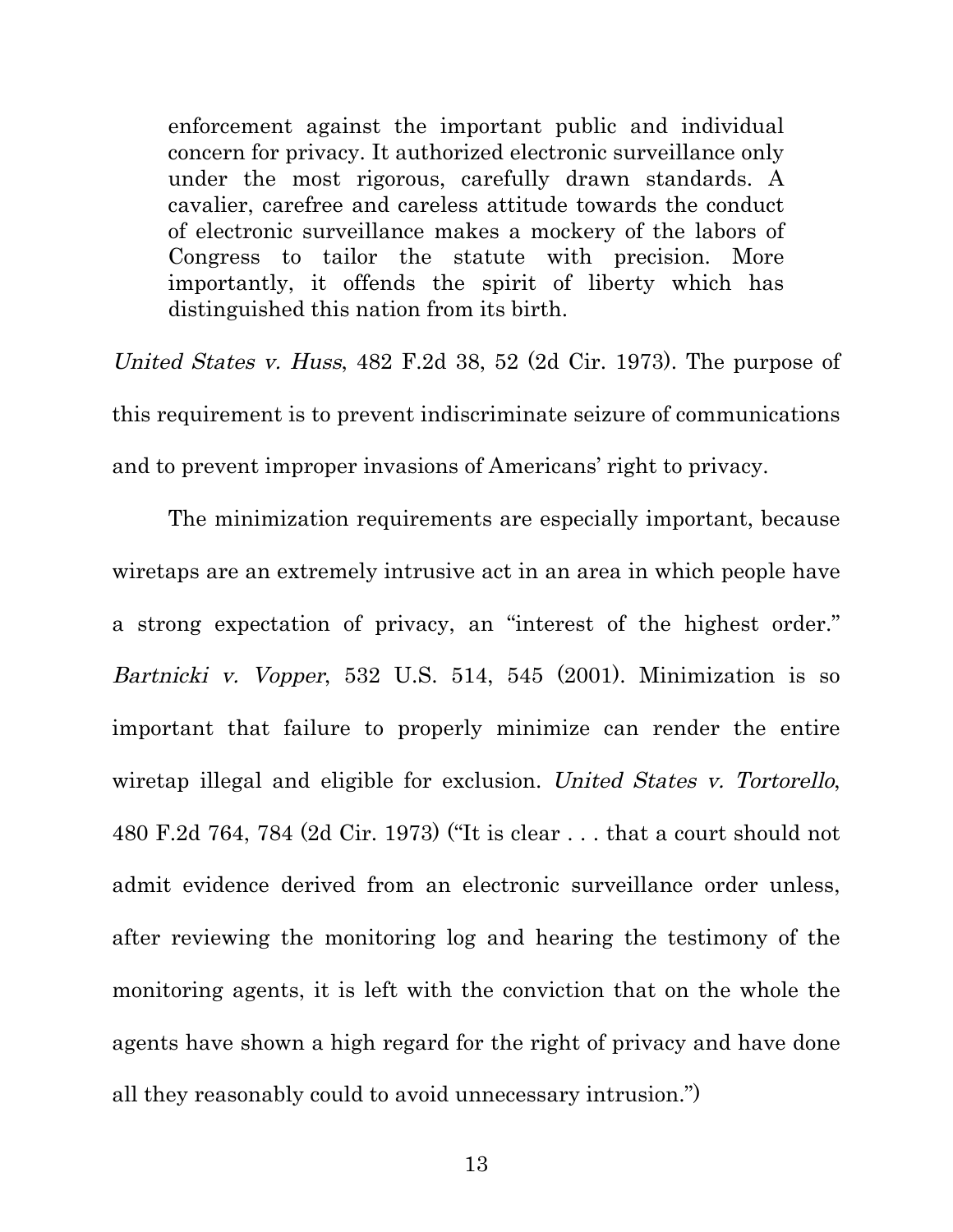These minimization requirements have been a fundamental part of law enforcement wiretaps since the statute was written in the 1960s. Under the requirements, huge portions of recorded communications tend to be minimized and excluded from use. The portion of communications minimized often falls between 70% and 80% of communications subject to minimization requirements. See, e.g., United States v. Willis, 890 F.2d 1099, 1102 (10th Cir. 1989) (". . . we are left with an approximate minimization effort of seventy per cent. We see nothing which indicates that these statistics are anything short of reasonable.") One court found that 25.6% minimization was sufficient, but the wiretapping in that case was an outlier. It involved only 84 calls subject to minimization—a dramatically smaller number than the 18,150 calls in present case. United States v. Yarbrough, 527 F.3d 1092, 1097–1099 (10th Cir. 2008).

#### B. Law Enforcement Wiretaps are Subject to Exclusion if They Violate Title III or the Fourth Amendment

Improper wiretaps are subject to a general exclusionary rule under the Fourth Amendment and also under Title III. 18 U.S.C. §§ 2515, 2518(10)(a) (2009). The Supreme Court has held that communications intercepted under an illegal wiretap order must be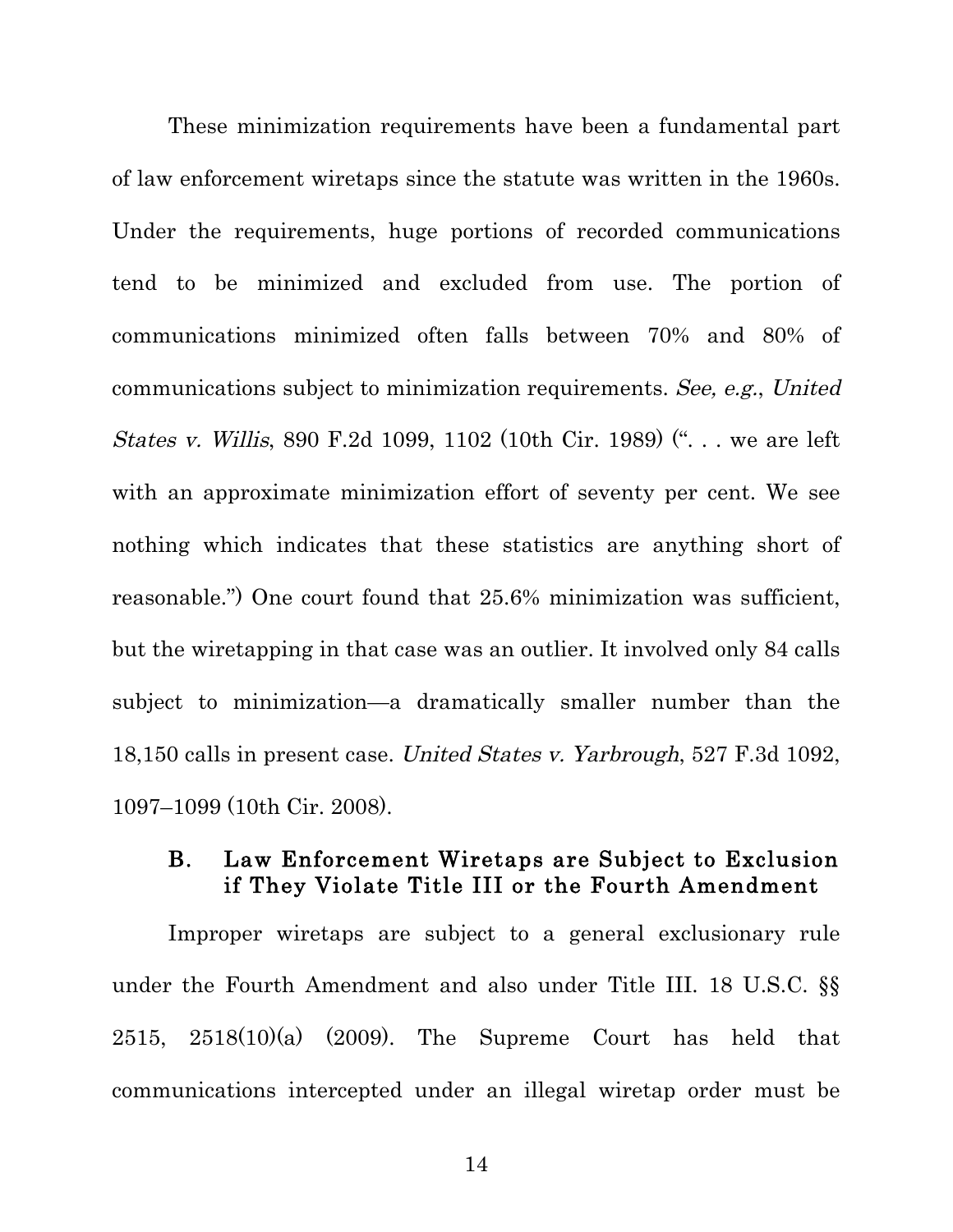suppressed, as well as any communications intercepted under a legal extension to that order, as derivative evidence. United States v. Giordano, 416 U.S. 505, 524–533 (1974).

Shortly after the Supreme Court established that suppression was a valid remedy to a violation of Title III's authorization requirements, this Court held that Title III's sealing and storage requirements are also of sufficient importance to merit suppression as a remedy. United States v. Gigante, 538 F.2d 502 (2d Cir. 1976). This Court also held that a trial court's error in denying a motion to suppress wiretap evidence for a violation of the authorization requirements was sufficiently prejudicial to merit reversal of a conviction. United States v. Marion, 535 F.2d 697 (2d Cir. 1976).

The principle of suppression for violations of Title III is still applied regularly in this Circuit. For example, in United States v. Simels, 2009 U.S. Dist. Lexis 56732 (E.D.N.Y. 2009), the district court upheld a motion to suppress wiretap evidence gained pursuant to an invalid authorization. In United States v. Amanuel, 418 F. Supp. 2d 244 (W.D.N.Y. 2005), the district court granted a motion to suppress wiretap evidence that was not properly sealed.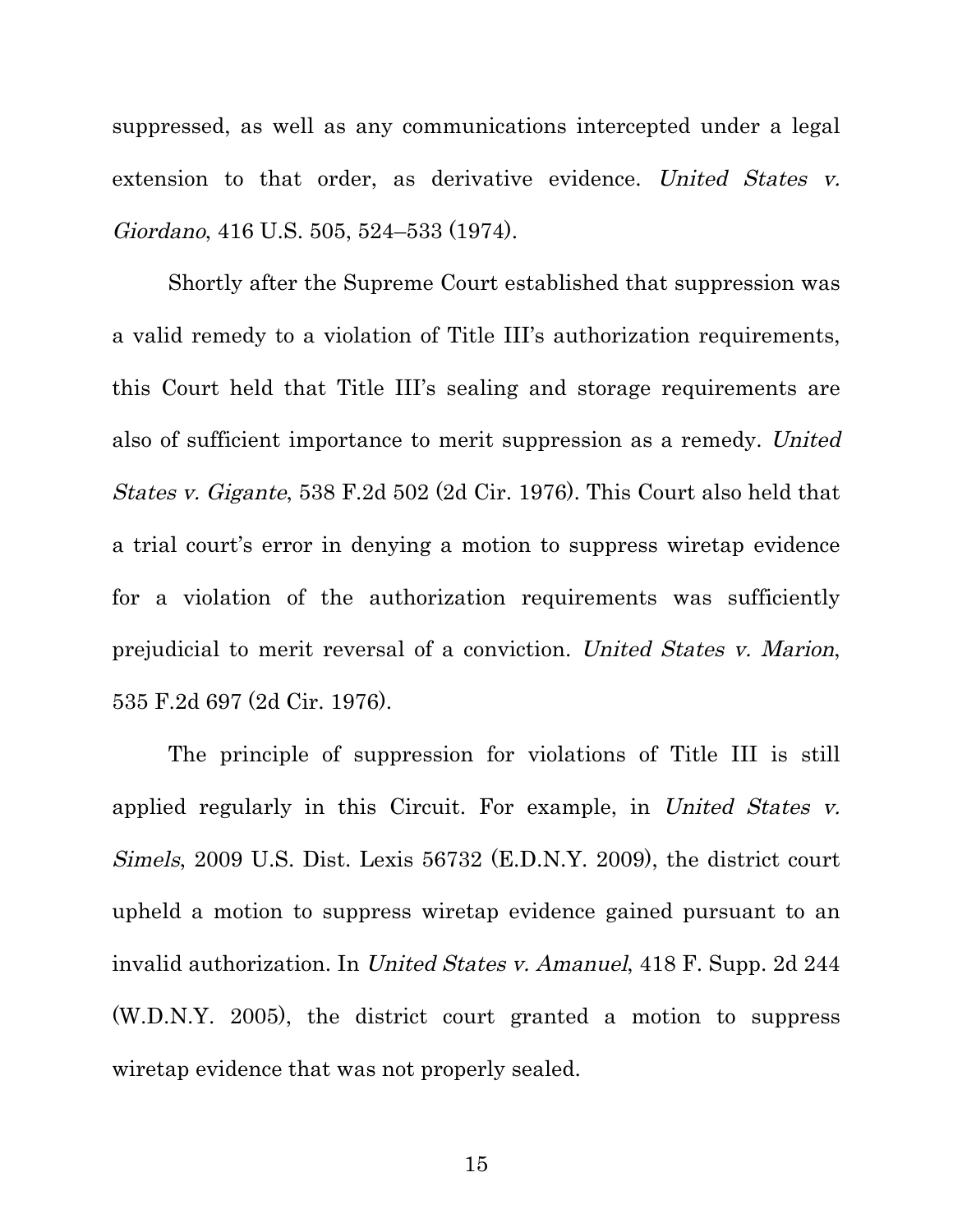The rigid application of suppression remedies by the Supreme Court and this Circuit for violations of Title III and the Fourth Amendment is testament to the harm that arises from such violations.

#### C. Law Enforcement Wiretaps are Subject to Exclusion for Purposes of Relevance

In addition to exclusion under Title III and the Fourth Amendment, the contents of law enforcement wiretaps are subject to the Federal Rules of Evidence's relevancy requirements. "Evidence which is not relevant is not admissible." Fed. R. Evid. 402. Just as wiretap recordings are subject to pre-trial minimization when their contents are not related to the criminal investigation, a large percentage of them are either never introduced or excluded as irrelevant at trial.

The government's own statistics demonstrate that most wiretap recordings do not contain incriminating communications. In 2009, the government reported that only 19% of intercepted communications were incriminating, on average. 2009 Wiretap Report at 5. This percentage has been consistent over several years. In 2008, the rate of incriminating communications was 19%. In 2006, the rate was 20%. In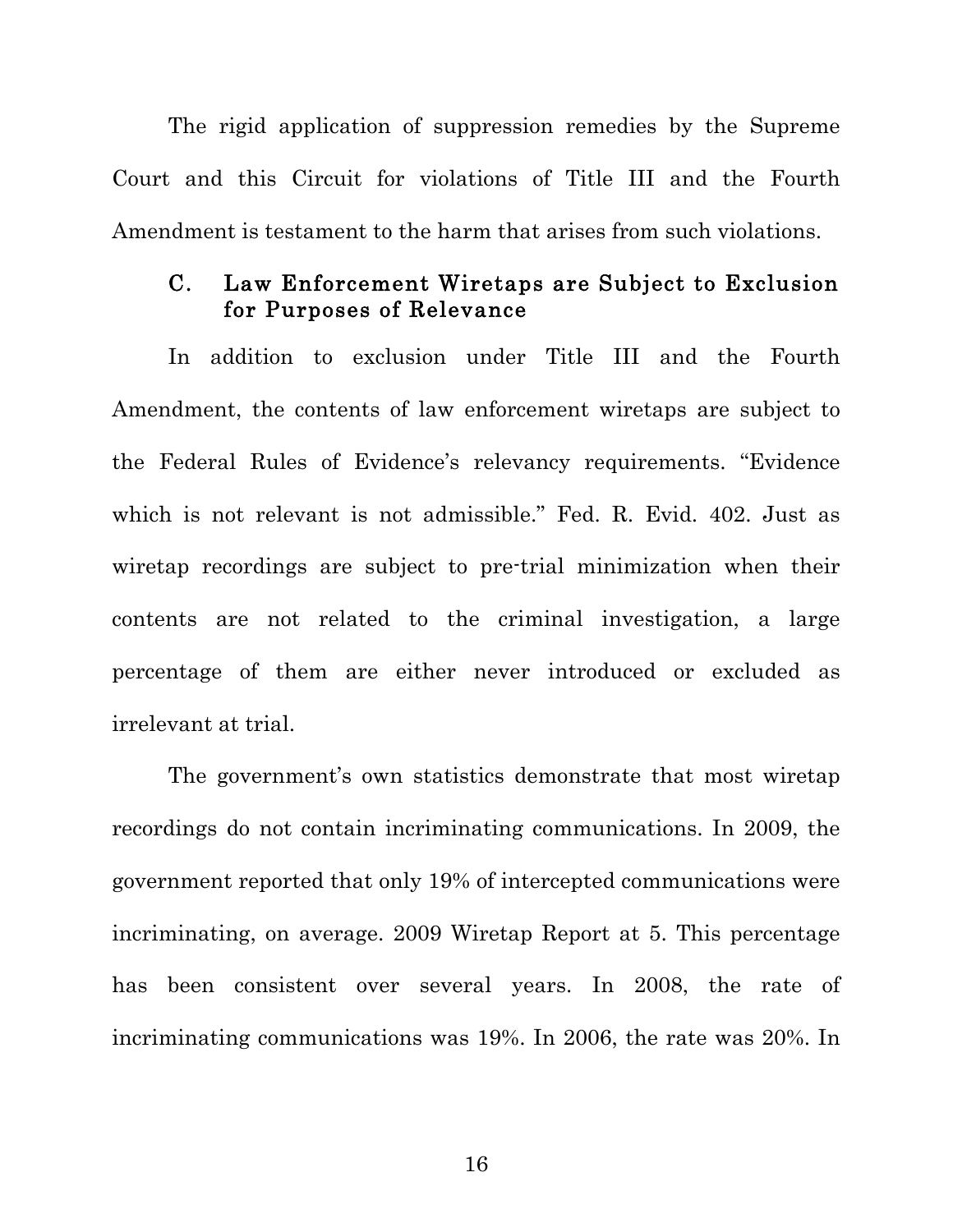2005, the rate was 22%. In 2004, the rate was 21%. The highest rate came in 2007, at 30%. See supra notes 7 & 10 and accompanying text.

In addition to the government's own determination that a given intercepted communication is not relevant to an investigation, courts are required by Rule 402 to determine whether recordings that the government seeks to introduce as evidence meet the standard for relevance set forth in Fed. R. Evid. 401 ("'Relevant evidence' means evidence having any tendency to make the existence of any fact that is of consequence to the determination of the action more probable or less probable than it would be without the evidence.").

Under Rules 401 and 402, the court must determine relevance even before it applies the other rules of evidence. See Janetka v. Dabe, 892 F.2d 187, 191 (2d Cir. 1989); see also Bonilla v. Jaronczyk, 2009 U.S. App. LEXIS 26167 (2d. Cir. 2009), Arlio v. Lively, 474 F. 3d 46, 52– 53 (2d Cir. 2007). In this case, the government has acknowledged that "[t]here are tons and tons of calls that at the end of the day when everybody has reviewed everything, every one of those calls isn't going to be played at this trial." Joint Appendix at A184.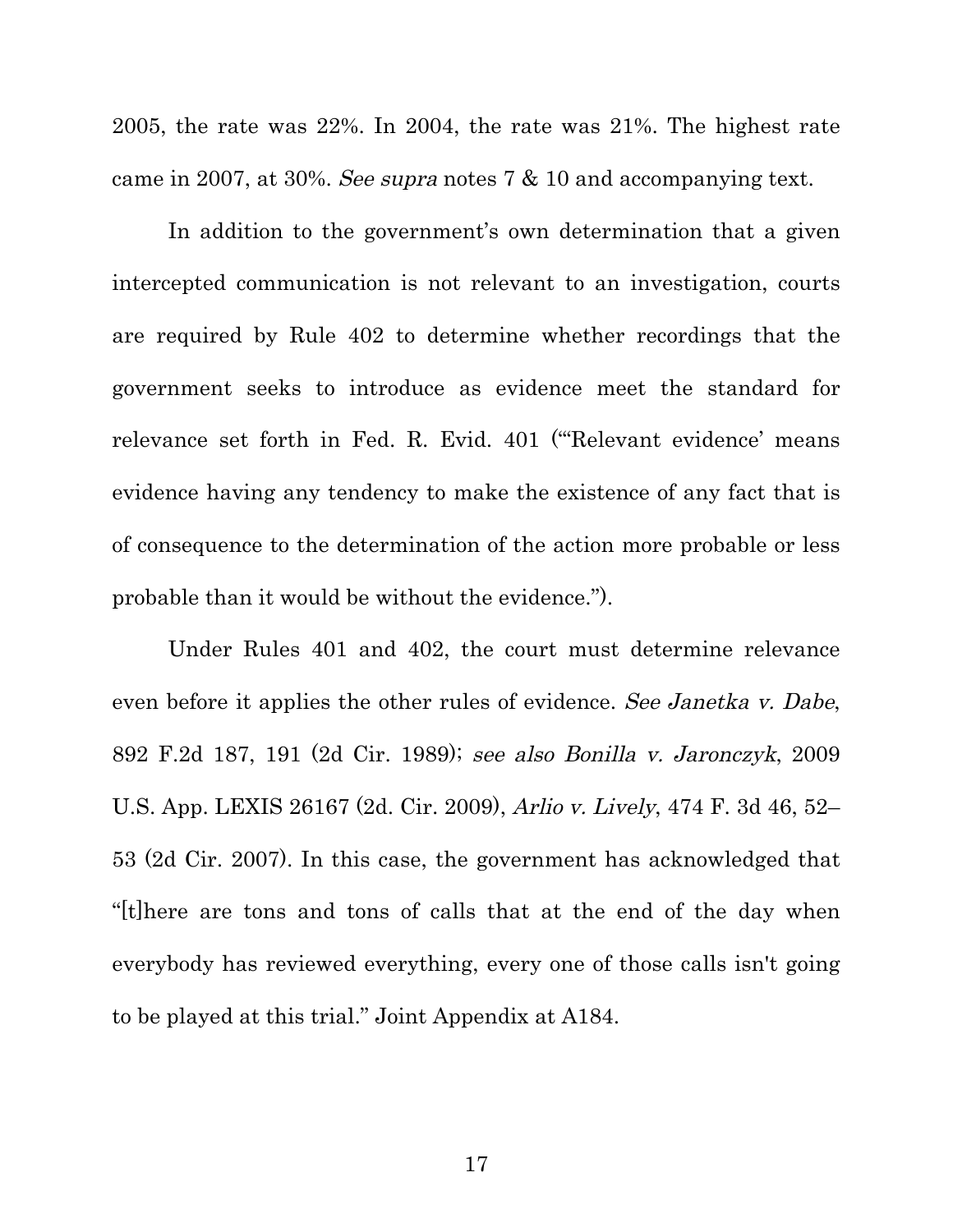## **III. The District Court's Decision is Contrary to Law and Violates the Privacy Interests of Individuals Whose Personal Communications are Completely Unrelated to the Investigation**

As discussed above, government statistics indicate that hundreds of thousands of individuals are recorded on wiretaps every year. Approximately 80% of those personal communications are "not incriminating."14 They are irrelevant to any alleged criminal activity. If we assume that incriminating communications are distributed evenly across all wiretapped communications and individuals, then 14,520 of the 18,150 intercepts in this case are irrelevant to alleged wrongdoing. And 440 of the more than 550 individuals recorded have nothing to do with the criminal investigation. Nationally, the projected statistics are even more staggering. In 2009 alone, 217,475 individuals' communications were wiretapped, yet had no relation to a crime.15 Yet the District Court's order threatens to disclose these uninvolved individuals' personal communications.

<u> 1989 - Johann Stein, fransk politiker (d. 1989)</u>

<sup>&</sup>lt;sup>14</sup> Supra note 11 and accompanying text.

<sup>15</sup> 268,488 wiretapped individuals less 19% who, assuming an even distribution, engaged in "incriminating" communications. See supra notes 9-11 and accompanying text.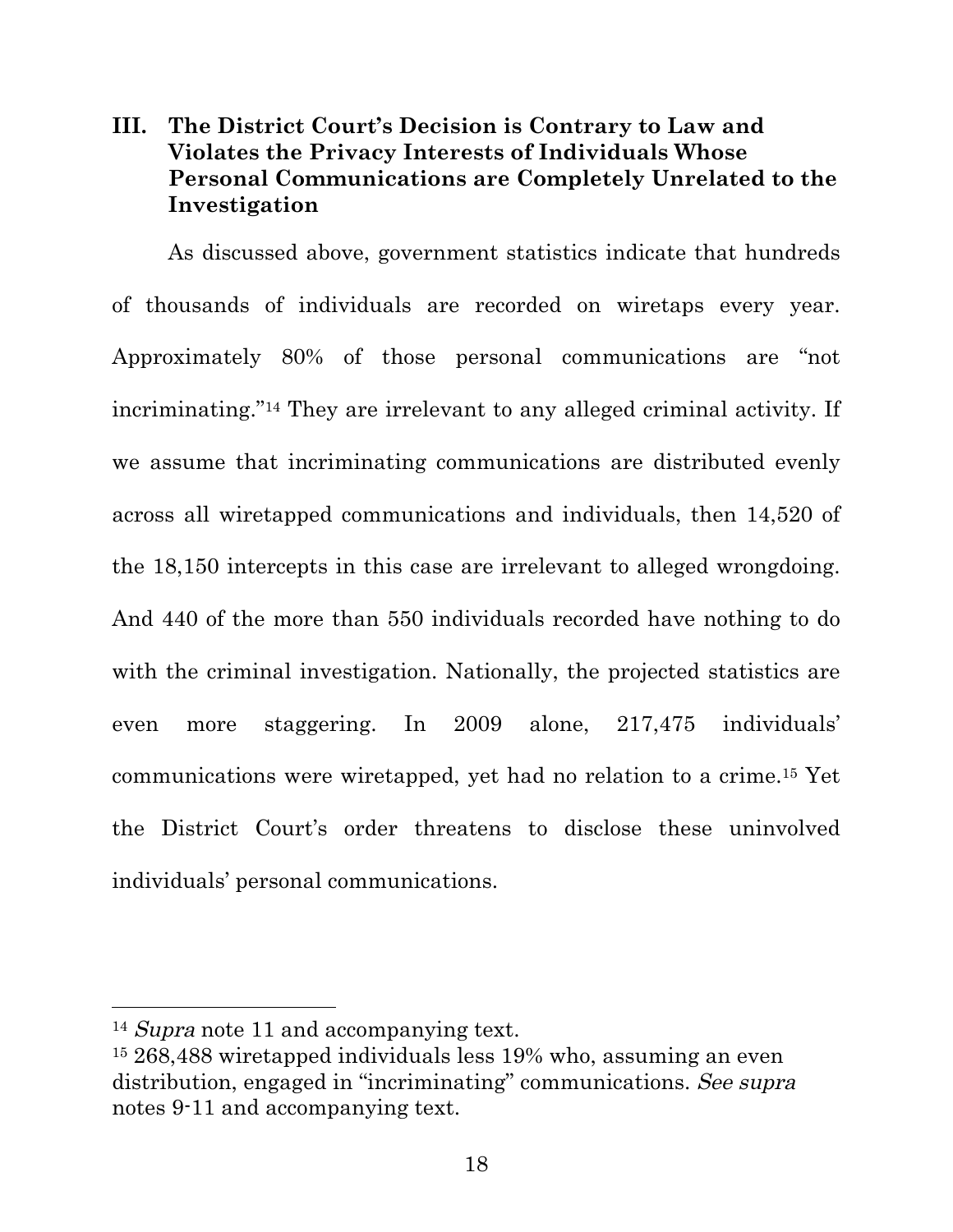As set forth in Appellants' Brief, The Wiretap Act prohibits disclosure of wiretapped communications "in all but a few instances." Appellants' Brief at 29 (citing United States v. Marion, 535 F.2d 697, 700 (2d Cir. 1976)). By ordering disclosure in the face of this prohibition, the District Court's decision in the present case poses a grave risk to individuals' privacy. It would expose more than 550 individuals' private communications to third parties through civil discovery before any court rules on the recordings' relevance, Constitutionality, or relation to criminal activity. Further, it could serve as precedent for even more widespread and damaging disclosures exposure of the communications of hundreds of thousands of innocent, wiretapped individuals who are not charged with any crime, are not parties to any lawsuit, and are likely unaware that they were recorded.

Under the standard Title III paradigm, individuals' innocent communications are protected from disclosure. The Court will typically rule on a wiretap's Constitutionality, ensure that law enforcement agents minimized the amount of data recorded about innocent individuals and topics, and refuse to admit communications that are irrelevant to the criminal case. The District Court's ruling threatens to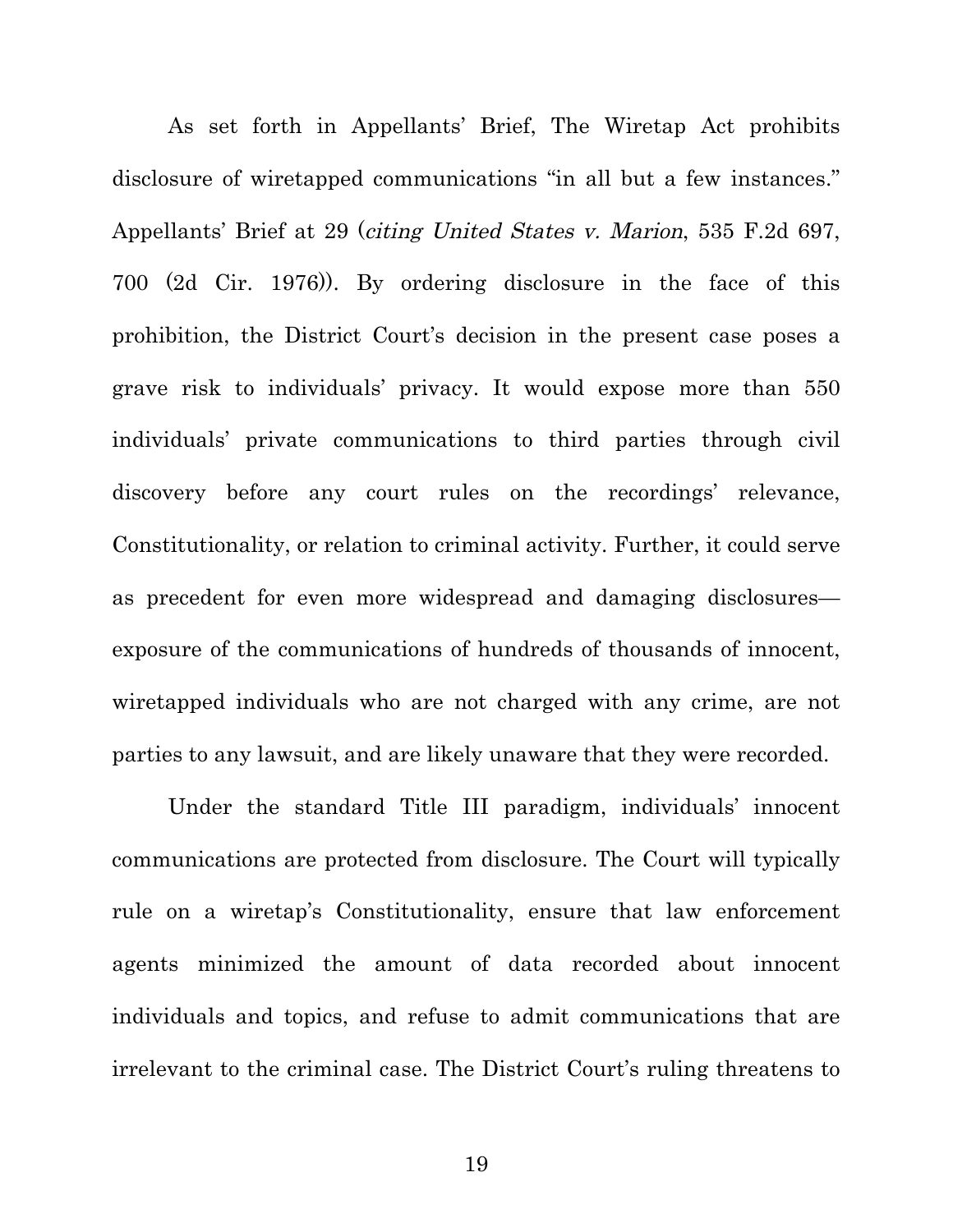eviscerate these privacy safeguards and improperly disclose sensitive, personal communications.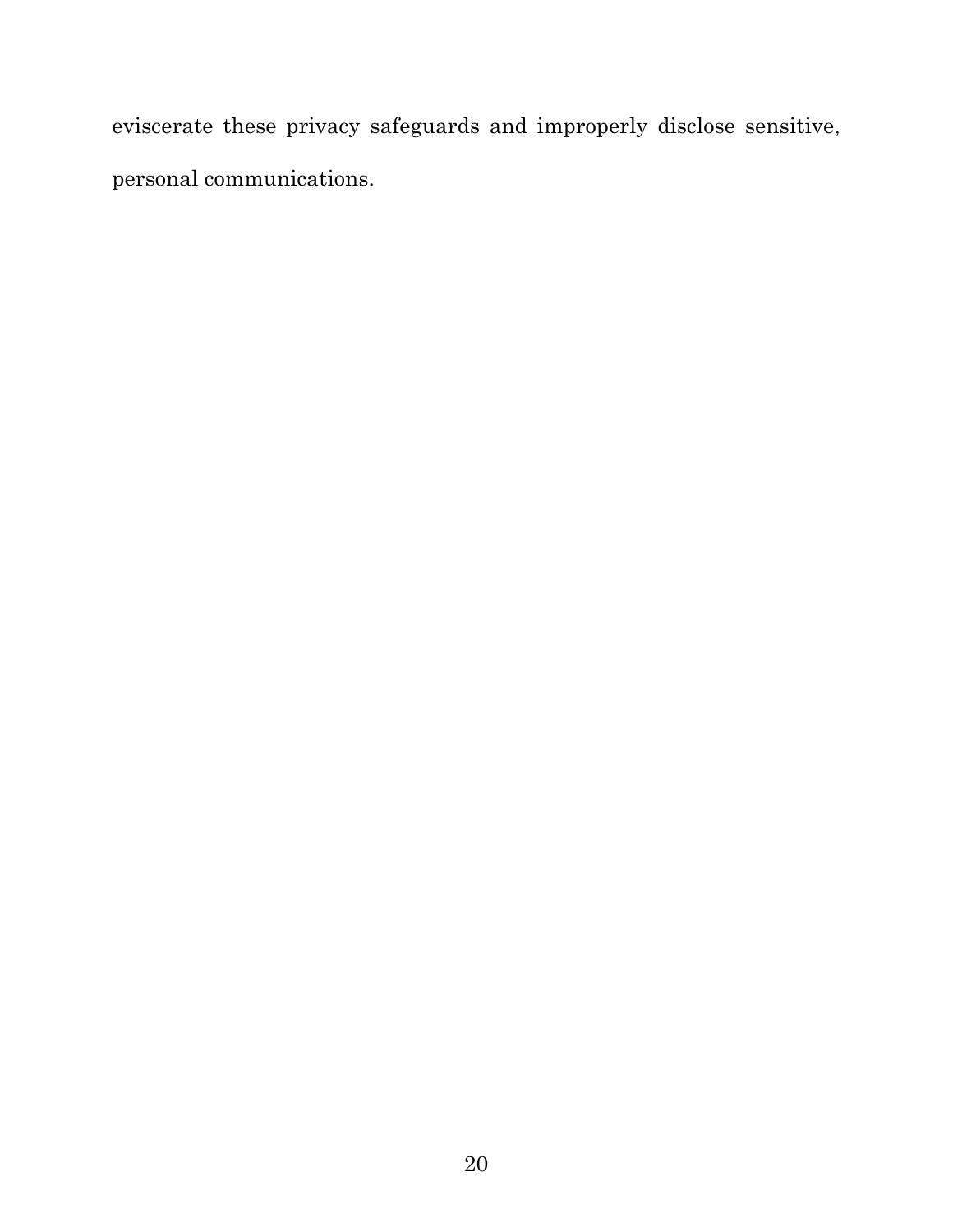### **CONCLUSION**

Amicus Curiae respectfully requests this Court to grant

Appellants' motion to reverse the decision of the lower court.

Respectfully submitted,

\_\_\_/s/ Marc Rotenberg\_\_\_\_\_\_\_\_\_\_\_\_\_\_\_\_ MARC ROTENBERG Counsel of Record JOHN A. VERDI JARED KAPROVE ELECTRONIC PRIVACY INFORMATION CENTER (EPIC) 1718 Connecticut Ave. NW Suite 200 Washington, DC 20009 (202) 483-1140

April 30, 2010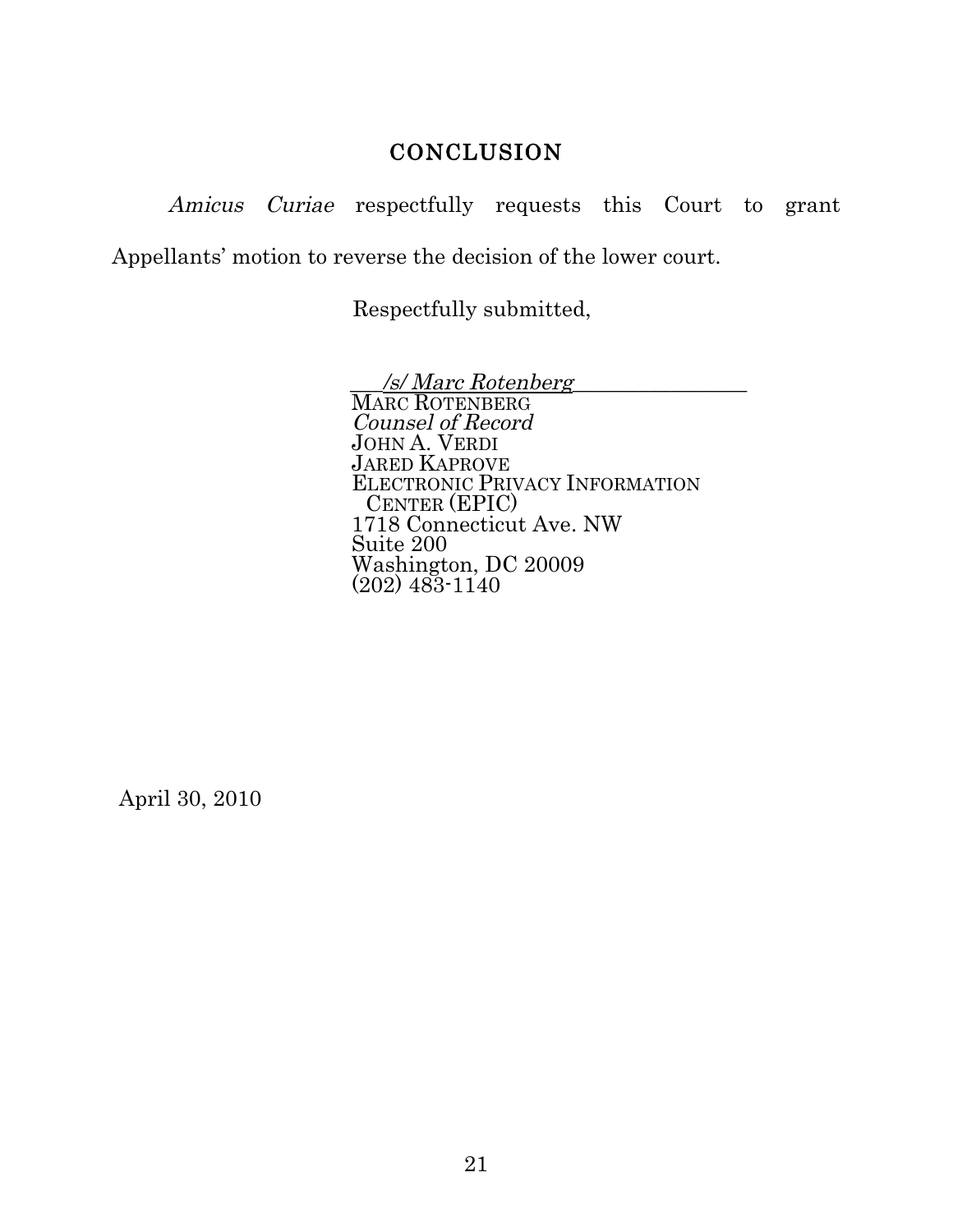#### CERTIFICATE OF COMPLIANCE

This brief complies with the type-volume limitation of 7,000 words of Fed. R. App. P. 29(d) and Fed. R. App. P.  $32(B)(i)$ . This brief contains 3,161 words, excluding the parts of the brief exempted by Fed. R. App. P.  $32(a)(7)(B)(iii)$ . This brief complies with the typeface requirements of Fed. R. App. P.  $32(a)(5)$  and the type style requirements of Fed. R. App. P.  $32(a)(6)$  because this brief has been prepared in a proportionally spaced typeface using Microsoft Office Word 2007 in 14 point Century style.

Dated: April 30, 2010

\_\_\_/s/ John Verdi\_\_\_\_\_\_\_\_\_\_\_\_\_\_\_\_ MARC ROTENBERG JOHN A. VERDI JARED KAPROVE ELECTRONIC PRIVACY INFORMATION CENTER (EPIC) 1718 Connecticut Ave. NW Suite 200 Washington, DC 20009 (202) 483-1140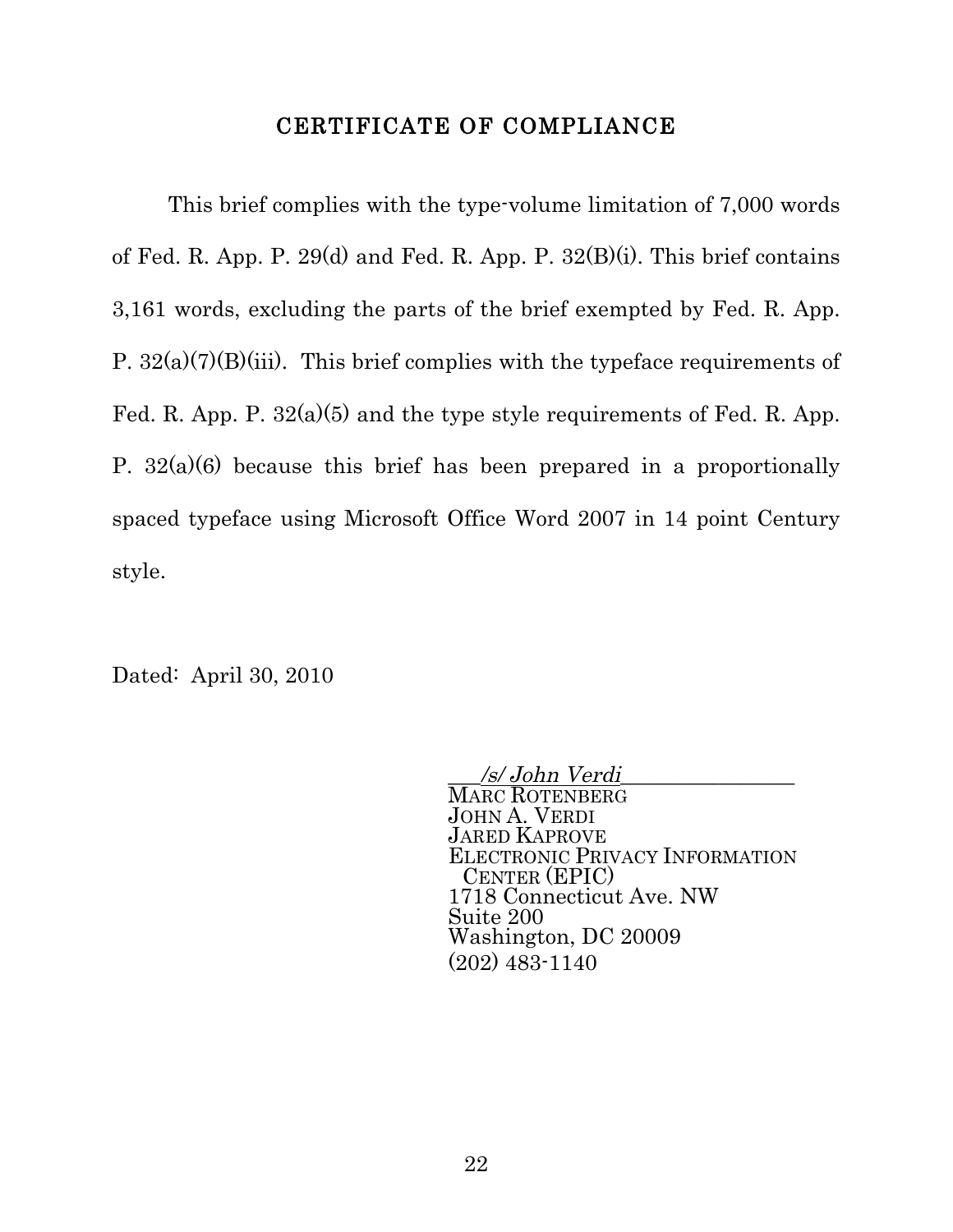#### ANTI-VIRUS CERTIFICATION

In the matter of *SEC v. Rajaratnam*, Docket No. 10-462-cv (L), I, John Verdi, certify that I used ZoneAlarm Anti-Virus 9.1.507.000, Scan Engine Version 8.0.2.48; Virus Definitions Version 1013548064 to scan for viruses the PDF version of the foregoing Brief of Amicus Curiae that was submitted in this case by electronic case filing. No viruses were detected.

Dated: April 30, 2010

\_\_\_/s/ John Verdi\_\_\_\_\_\_\_\_\_\_\_\_\_\_\_\_ MARC ROTENBERG Counsel of Record JOHN A. VERDI JARED KAPROVE ELECTRONIC PRIVACY INFORMATION CENTER (EPIC) 1718 Connecticut Ave. NW Suite 200 Washington, DC 20009 (202) 483-1140